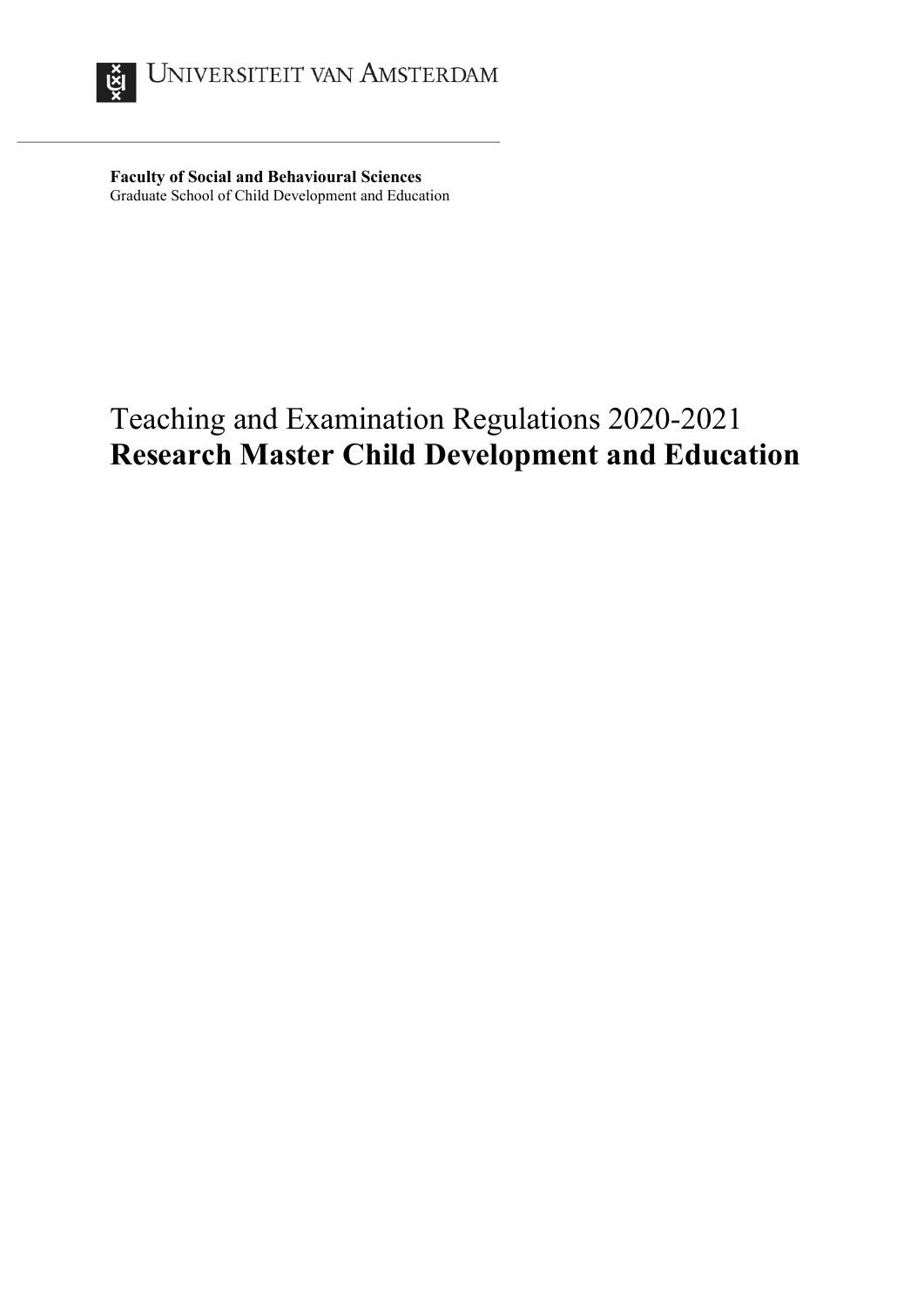# **Section A: Faculty section**

# **1. General provisions**

Applicability of the regulations

Article A.1.2 Definitions

# **2. Admission to the programme**

- Article A.2.1 Previous education
- Article A.2.2 Registration and enrolment<br>Article A.2.3 Faculty Admissions Board
- Faculty Admissions Board
- Article A.2.4 Admissions procedure
- Article A.2.5 Refusal or termination of enrolment (judicium abeundi)

# **3. Degree programme structure**

- Article A.3.1 Structure of academic year<br>Article A.3.2 Programme structure and pa
- Programme structure and participation in education

# **4. Assessment and examinations**

- Article A.4.1 Participation in examinations
- Article A.4.2 Type of examination
- Article A.4.3 Oral examinations
- Article A.4.4 Determining and announcing results
- Article A.4.5 Examination opportunities
- Article A.4.6 Marks
- Article A.4.7 Exemption
- Article A.4.8 Validity period for results
- Article A.4.9 Right of inspection
- Article A.4.10 Post-examination discussion
- Article A.4.11 Master's final examination
- Article A.4.12 Diploma and transcript
- Article A.4.13 Fraud and plagiarism

# **5. Academic student counselling and study progress**

Administration of study progress and academic student counselling

Article A.5.2 Adaptations for students with a disability

# **6. Teaching evaluation**

Article A.6.1 Teaching evaluation

### **7. Hardship clause**

Article A.7.1 Hardship clause

# **8. Transitional and final provisions**

- Article A.8.1 Amendments and periodic review (Section A)
- Article A.8.2 Transitional provisions
- Article A.8.3 Publication<br>Article A.8.4 Effective date
- Article  $A.8.4$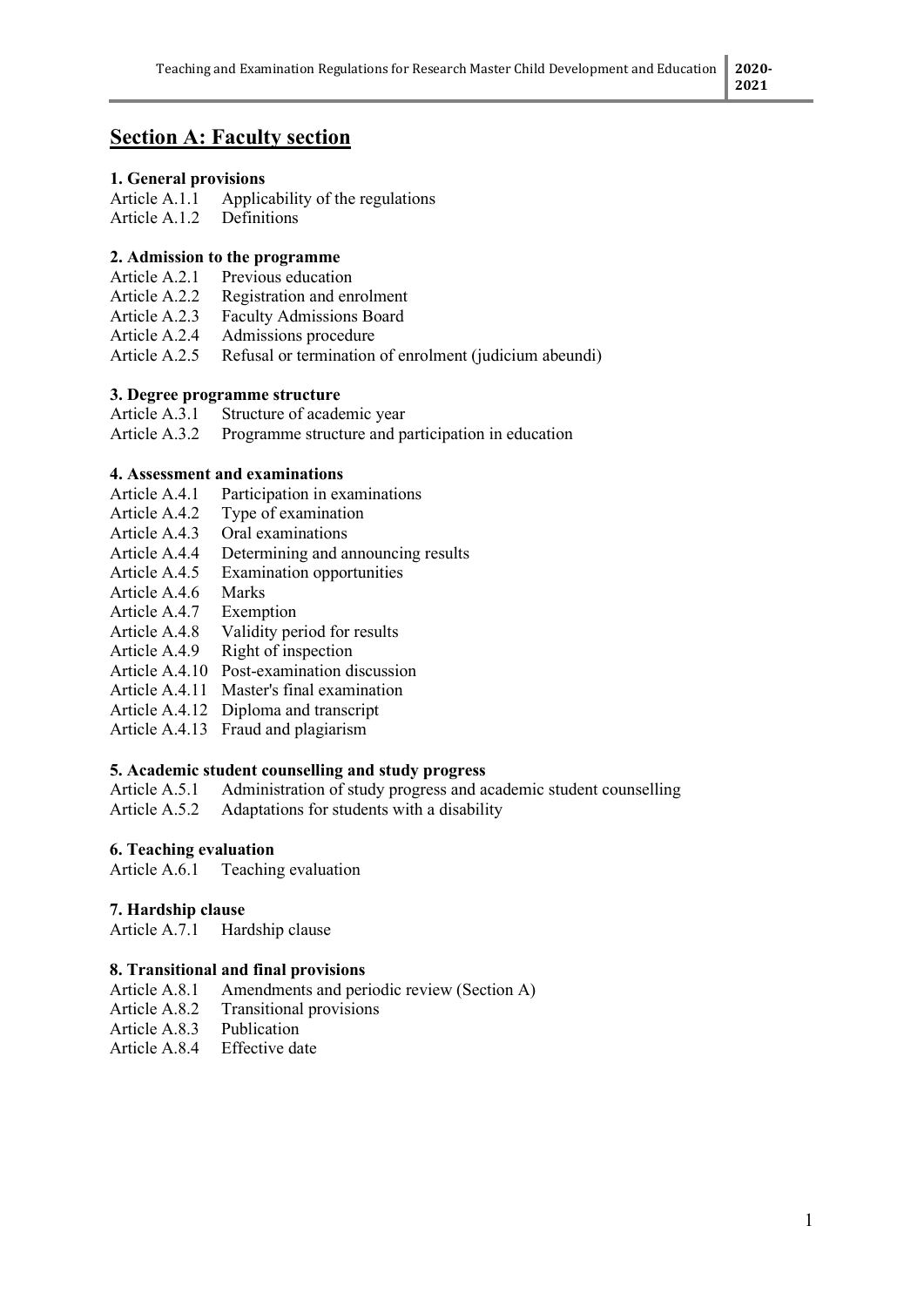# **Section B: Programme specific section**

# **1. General provisions**

- Article B.1.1
- Article B.1.2 Degree programme information
- Article B.1.3 Intake dates

# **2. Programme objectives and exit qualifications**

- Article B.2.1 Programme objectives<br>Article B.2.2 Exit qualifications
- Exit qualifications

# **3. Further admission requirements**

- Article B.3.1 Admission requirements
- Article B.3.2 Premaster programme
- Article B.3.3 Limited programme capacity
- Article B.3.4 Admission procedure and deadlines for application
- Article B.3.5 English language requirements

# **4. Curriculum structure**

- Article B.4.1 Composition of programme
- Article B.4.2 Compulsory units of study
- Article B.4.3 Electives
- Article B.4.4 Units of study from elsewhere
- Article B.4.5 Studying abroad
- Article B.4.6 Free curriculum

# **5. Teaching, testing and exams**

- Article B.5.1 Language of instruction for the programme
- Article B.5.2 Course Manual
- Article B.5.3 Participation in education and rules of precedence
- Article B.5.4 Further conditions concerning registering for units of study
- Article B.5.5 Participation in practical training and study group sessions
- Article B.5.6 Sequence of examinations
- Article B.5.7 Further conditions concerning registering for examinations
- Article B.5.8 Further conditions for examination opportunities
- Article B.5.9 Giving of final marks between 5.1 and 5.9
- Article B.5.10 Period of validity of examinations
- Article B.5.11 Further conditions for exemption
- Article B.5.12 Degree
- Article B.5.13 Further conditions for degree certificate

# **6. Teaching evaluation**

Article B.6.1 Teaching evaluation

# **7. Amendments and effective date**

- Article B.7.1 Amendments and periodic review (Section B)
- Article B.7.2 Transitional provisions<br>Article B.7.3 Publication
- Article  $B.7.3$
- Article B.7.4 Effective date

# **Addendum**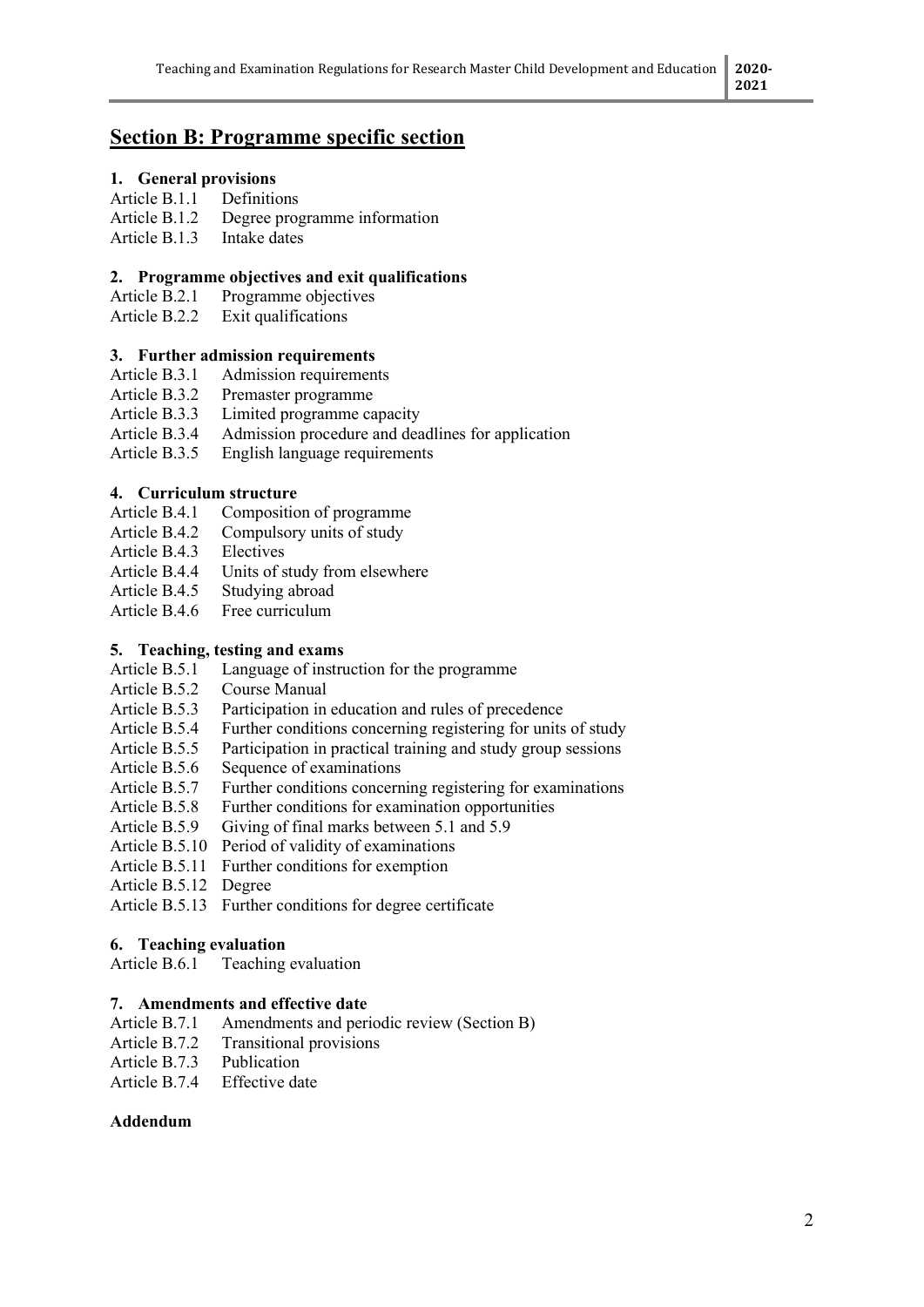# **SECTION A Faculty section**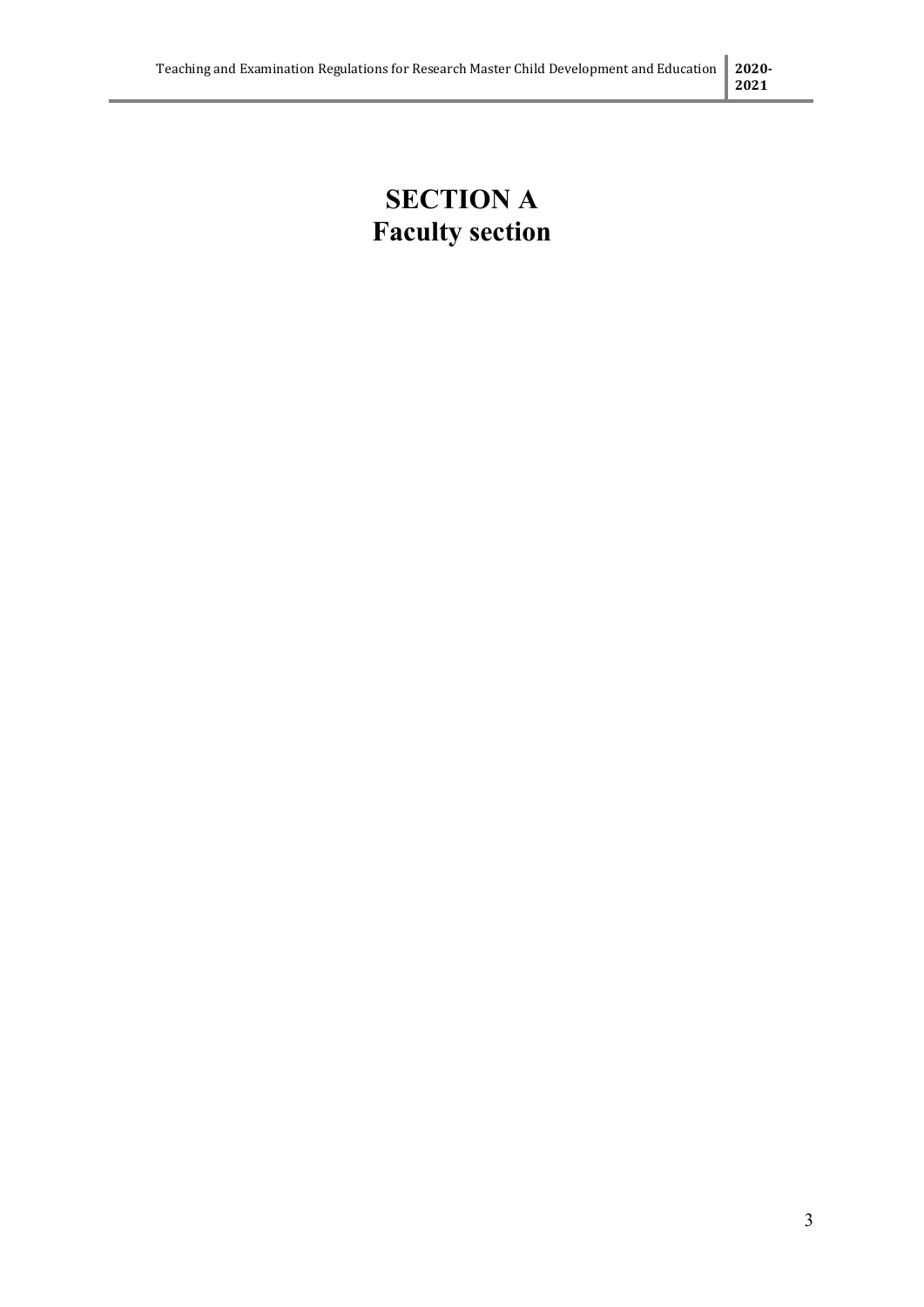# **Chapter 1 – General provisions**

# *Article A.1.1 Applicability of the Regulations*

- 1. These Regulations apply to the teaching and examinations for the Research Master's degree programme Child Development and Education (hereinafter referred to as: the degree programme), provided by Faculty of Social and Behavioural Sciences (hereinafter referred to as: the faculty) of the University of Amsterdam.
- 2. These Regulations consist of a faculty section (A) and a programme-specific section (B). Section A contains general provisions and applies to the teaching and examinations of the Master's degree programmes of the Faculty of Social and Behavioural Sciences. Section B contains programmespecific provisions. Together, Sections A and B form the Teaching and Examination Regulations for the programme.
- 3. The Regulations can be declared to apply *mutatis mutandis* to the joint degree programmes and units of study, pursuant to Section 7.3c of the WHW, also provided by the faculty.
- 4. These Regulations apply to anyone enrolled in (units of study of) the programme, irrespective of the academic year in which the student was first enrolled in (units of study of) the programme.
- 5. Section B of these Teaching and Examination Regulations may contain additional general provisions for the relevant degree programme.

### *Article A.1.2 Definitions*

The following definitions are used in these Regulations:

|    | The following definitions are used in these Regulations. |                                                                                                                                                                                                                                                                        |
|----|----------------------------------------------------------|------------------------------------------------------------------------------------------------------------------------------------------------------------------------------------------------------------------------------------------------------------------------|
|    | a. ECTS (ECTS credit):                                   | an ECTS credit with a workload of 28 hours of study;                                                                                                                                                                                                                   |
|    | b. final examination (examen):                           | the final examination of the Master's programme, in                                                                                                                                                                                                                    |
|    |                                                          | accordance with Section 7.3 of the WHW;                                                                                                                                                                                                                                |
|    | c. Examinations Board:                                   | the Examinations Board of one or more programmes of the                                                                                                                                                                                                                |
|    |                                                          | faculty in accordance with Section 7.12 of the WHW;                                                                                                                                                                                                                    |
|    | d. examiner:                                             | the individual appointed by the Examinations Board to conduct                                                                                                                                                                                                          |
|    |                                                          | examinations and determine the results, in accordance with                                                                                                                                                                                                             |
|    |                                                          | Section 7.12c of the WHW;                                                                                                                                                                                                                                              |
|    | e. fraud and plagiarism:                                 | a student's acts or failures to act that make it wholly or                                                                                                                                                                                                             |
|    |                                                          | partially impossible to accurately judge their knowledge,                                                                                                                                                                                                              |
|    |                                                          | understanding and skills. For the applicable regulations                                                                                                                                                                                                               |
|    |                                                          | governing fraud and plagiarism, please refer to the Rules and                                                                                                                                                                                                          |
|    |                                                          | Guidelines of the Examinations Board                                                                                                                                                                                                                                   |
|    | f. joint degree:                                         | a degree awarded by an institution together with one or more                                                                                                                                                                                                           |
|    |                                                          | institutions in the Netherlands or abroad, after the student has                                                                                                                                                                                                       |
|    |                                                          | completed a degree programme (a degree programme, a major                                                                                                                                                                                                              |
|    |                                                          | or a specific curriculum within a degree programme) for which                                                                                                                                                                                                          |
|    |                                                          | the collaborating institutions are jointly responsible;                                                                                                                                                                                                                |
|    | g. unit of study:                                        | a component of a degree programme to which an examination is                                                                                                                                                                                                           |
|    |                                                          | linked;                                                                                                                                                                                                                                                                |
|    | h. degree programme:                                     | a coherent whole of units of study, aimed at achieving clearly                                                                                                                                                                                                         |
|    |                                                          | defined objectives with regard to knowledge, understanding and                                                                                                                                                                                                         |
|    |                                                          | skills which the individual who completes the programme must                                                                                                                                                                                                           |
|    |                                                          | possess and to which a final examination is linked. An                                                                                                                                                                                                                 |
|    |                                                          | examination is linked to each unit of study;                                                                                                                                                                                                                           |
|    | i. programme charter:                                    | the programme-specific part of the Students' Charter in                                                                                                                                                                                                                |
|    |                                                          | accordance with Section 7.59 of the WHW; see                                                                                                                                                                                                                           |
|    |                                                          | student.uva.nl/rmcde/az/.                                                                                                                                                                                                                                              |
| 1. | period:                                                  | a part of a semester;                                                                                                                                                                                                                                                  |
|    | k. practical exercise:                                   | the participation in a practical training or other educational                                                                                                                                                                                                         |
|    |                                                          | learning activity, aimed at acquiring certain (academic) skills.                                                                                                                                                                                                       |
|    |                                                          | Examples of practical exercises are:<br>the state of the state of the state of the state of the state of the state of the state of the state of the state of the state of the state of the state of the state of the state of the state of the state of the state of t |

• researching and writing a thesis;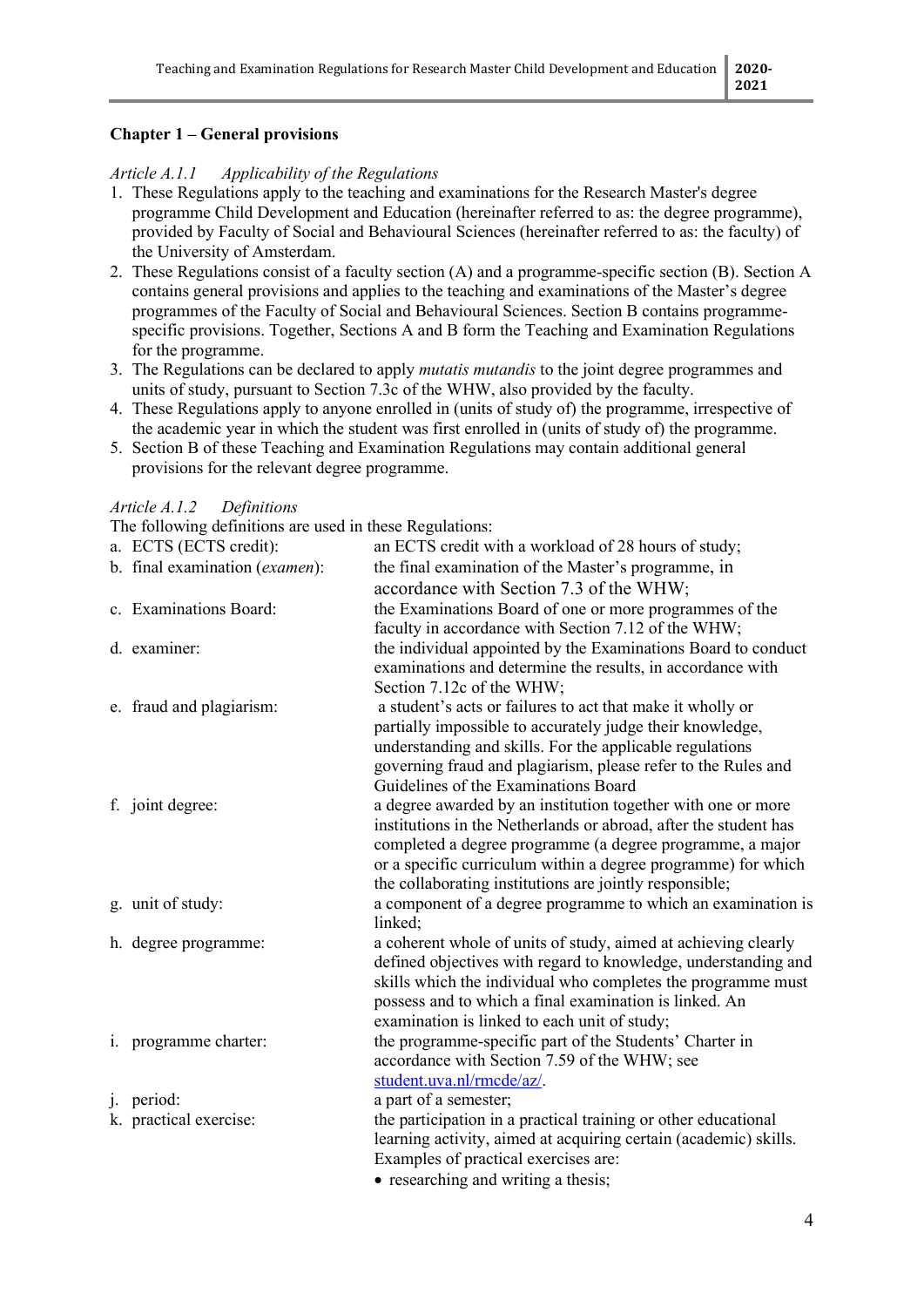|                      | • carrying out a research assignment;                                                           |
|----------------------|-------------------------------------------------------------------------------------------------|
|                      |                                                                                                 |
|                      | • taking part in computer lab sessions                                                          |
|                      | • taking part in fieldwork or an excursion;                                                     |
|                      | • taking part in another educational learning activity aimed at<br>acquiring specific skills or |
|                      | • participating in and completing an internship;                                                |
| l. programme:        | the totality and cohesion of the units of study, teaching                                       |
|                      | activities/methods, contact hours, testing and examination                                      |
|                      | methods and recommended literature;                                                             |
| m. thesis:           | a unit of study comprising literature research and/or a                                         |
|                      | contribution to scientific research, always resulting in a written                              |
|                      | report;                                                                                         |
| n. final paper:      | see thesis;                                                                                     |
| o. SIS:              | the Student Information System;                                                                 |
| p. course catalogue: | the guide for the degree programme that provides further details                                |
|                      | of the provisions and other information specific to that                                        |
|                      | programme. The course catalogue is available electronically at                                  |
|                      | coursecatalogue.uva.nl;                                                                         |
| q. workload:         | the workload of the unit of study to which an interim                                           |
|                      | examination applies, expressed in terms of credits = ECTS                                       |
|                      |                                                                                                 |
|                      | credits (ECTS = European Credit and Transfer Accumulation                                       |
|                      | System). (The workload for 1 year (1,680 hours) is 60 ECTS                                      |
|                      | credits);                                                                                       |
| r. academic year:    | the period beginning on 1 September and ending on 31 August                                     |
|                      | of the following calendar year;                                                                 |
| t. Admissions Board: | the committee that assesses, on behalf of the dean, whether a                                   |
|                      | candidate meets the requirements for admission to the Master's                                  |
|                      | degree programme of the candidate's choice;                                                     |
| u. University:       | the University of Amsterdam;                                                                    |
| v. WHW:              | the Dutch Higher Education and Research Act (Wet op het                                         |
|                      | hoger onderwijs en wetenschappelijk onderzoek, WHW).                                            |

For definitions, please also refer to section B of these Regulations, the other terms have the meanings ascribed to them by the WHW.

# **Chapter 2 – Admission to the programme**

# *Article A.2.1 Previous education*

- 1. In order to qualify for enrolment in a Master's degree programme, a Bachelor's degree obtained in academic higher education (WO) is required. The requirements that the Bachelor's degree must meet are specified in section B.
- 2. In the event that a candidate does not have a Bachelor's degree as referred to in paragraph 1, the Admissions Board of the degree programme will assess suitability for admission to the programme on the basis of the requirements stipulated in section B.
- 3. In order to qualify for enrolment in a Master's degree programme for teaching in pre-university education, the individual concerned must have been awarded the Master's degree in the relevant subject area, pursuant to Section 7.10a of the WHW.

# *Article A.2.2 Registration and enrolment*

1. The deadline for registering for the Master's programme is stipulated in Article B.3.4.

# *Article A.2.3 Faculty Admissions Board*

- 1. The dean will establish one or more Admissions Boards.
- 2. The dean will appoint its members upon nomination of the Examinations Board (of the relevant degree programme).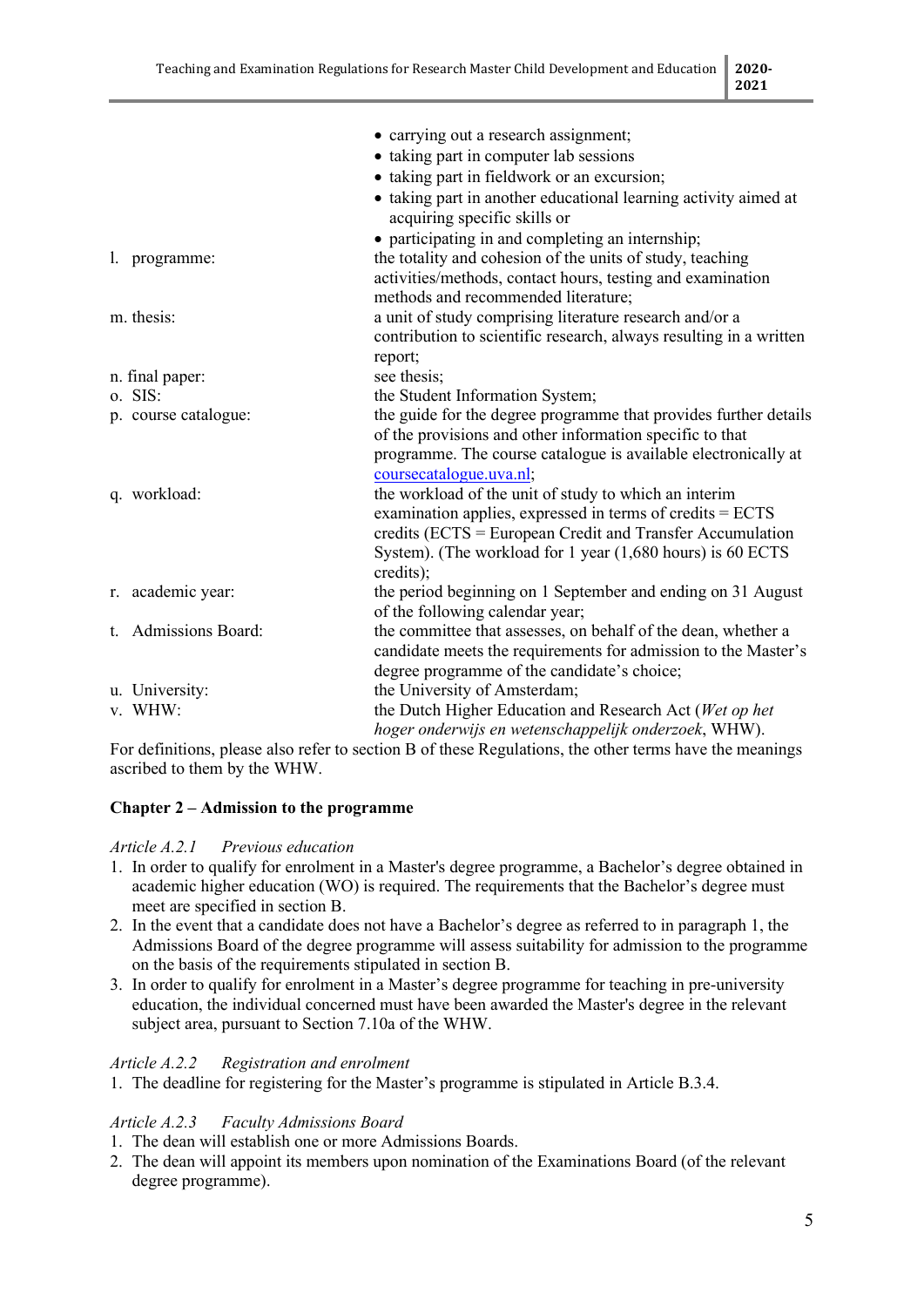# *Article A.2.4 Admissions procedure*

- 1. The Examinations Board of the programme is responsible for admission to the programme. The Examinations Board can appoint an Admissions Board that handles the applications for admission on behalf of the Examinations Board. With a view to admission to the programme, the Admissions Board assesses the candidate's knowledge, understanding and skills. The Board may request experts within or outside the University to test certain types of knowledge, understanding and skills, in order to supplement written evidence of the programme/programmes the student has already completed. In its assessment, the Board includes knowledge of the language in which the programme will be taught.
- 2. Candidates receive either confirmation of admission or a negative decision. An appeal against a negative decision can be lodged with the Examination Appeals Board within six weeks.

# *Article A.2.5 Refusal or termination of enrolment (judicium abeundi)*

- 1. Based on the provisions of Section 7.42a of the WHW, the dean or the Examinations Board may, in exceptional cases, ask the Executive Board to terminate or refuse a student's enrolment in a programme, if that student's actions or remarks show that the student is unsuitable either for practising one or more of the professions for which the programme in question is preparing the student or for the practical preparation for professional practice.
- 2. If a student is suspected of being unsuitable as described in paragraph 1, the Examinations Board or the dean will institute an inquiry, of which the student will be informed immediately. The Examinations Board or the dean will not issue any recommendation without carefully considering the interests involved and giving the student the opportunity to be heard.

# **Chapter 3 - Degree programme structure**

# *Article A.3.1 Structure of academic year*

The degree programme shall be provided in a semester structure as outlined in the Decision on the [Academic Calendar.](http://www.uva.nl/binaries/content/assets/uva/nl/over-de-uva/over-de-uva/regelingen-en-regelementen/onderwijs/besluit-jaarindeling-onderwijs-2017-2024.pdf)

*Article A.3.2 Programme structure and participation in education*

- 1. The programme comprises the units of study included in article B.4.2.
- 2. The size of the degree programme is 120 ECTS.
- 3. The programme is made up of compulsory parts and an individual Master's thesis or academic internship and, if applicable, a subject-specific optional component as specified in more detail in chapter 4 of Section B.
- 4. Further requirements with regard to registration for participation in a unit of study, if applicable, are described in Section B.

# **Chapter 4 – Assessment and examinations**

# *Article A.4.1 Participation in examinations*

Students who have correctly registered for participation in a unit of study and who have been admitted, are also automatically registered for participation in the subsequent examination for this unit of study and, in case the examination is concluded with a fail, the resit. Further provisions on this, if applicable, are included in chapter 4 of Section B.

# *Article A.4.2 Type of examination*

- 1. Section B stipulates the way in which a unit of study is concluded and the form any examination will take.
- 2. At the student's request, the Examinations Board may permit a different form of examination than that stipulated in Section B. If applicable, more detailed regulations on this are included in the Rules and Guidelines for the Examinations Board.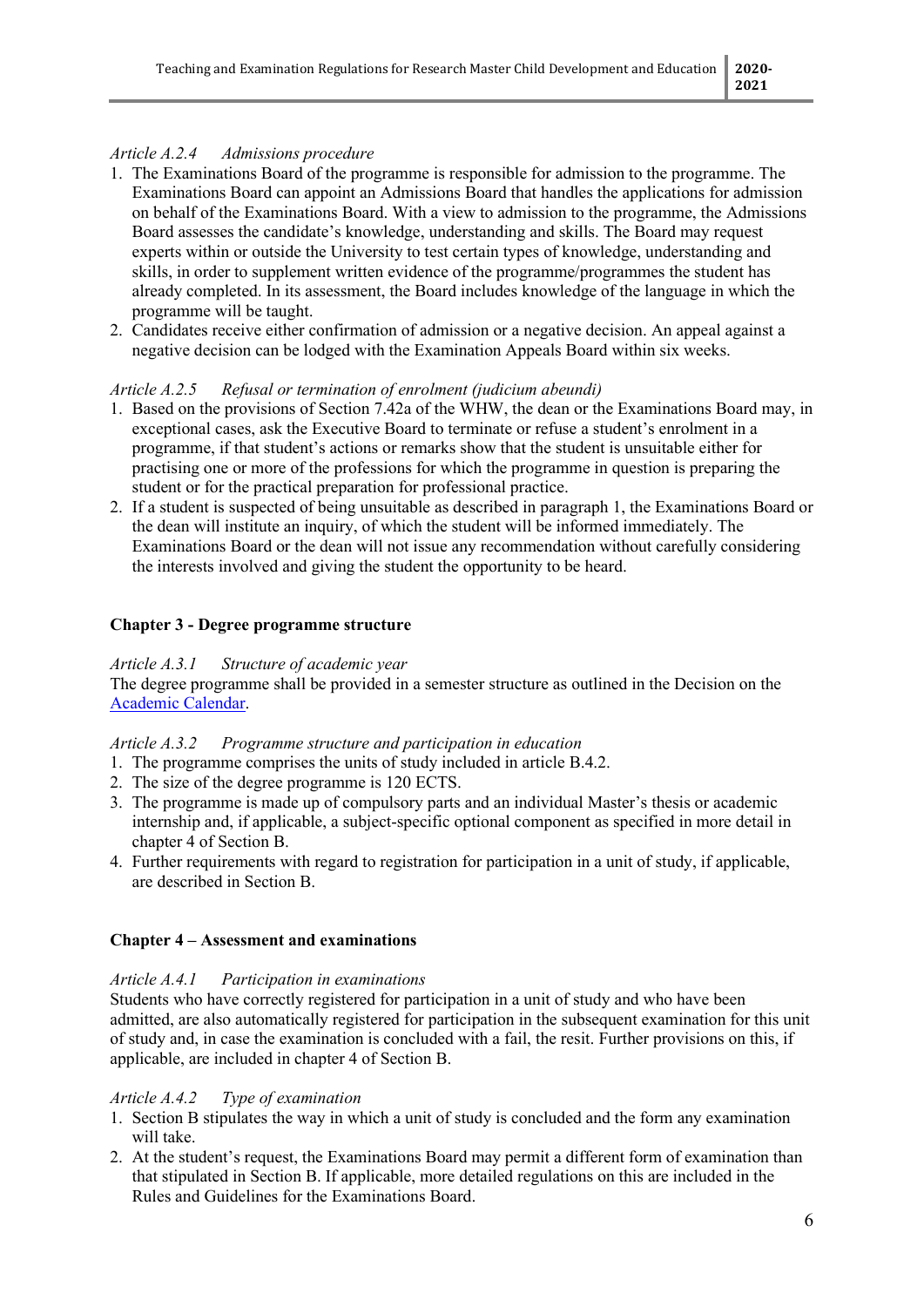- 3. A transitional arrangement for units of study that are no longer offered is described in Section B.
- 4. The further procedure for testing and the guidelines and instructions for assessing and determining the results of examinations are described in the Rules and Guidelines for the Examinations Board.
- 5. In the case of units of study with a written examination, the student shall be entitled to receive sample questions, their answers and information about the actual written examination in terms of its scope and structure.

# *Article A.4.3 Oral examinations*

- 1. Unless otherwise specified for the relevant unit of study in Section B, no more than one student will be examined orally at the same time.
- 2. Unless otherwise specified by the Examinations Board, an oral examination will be taken in the presence of a second examiner. At the student's request and subject to the examiners' approval, audio recordings can be made. In the absence of a second examiner, an audio recording of the oral examination will be made. These audio recordings are kept by the University.
- 3. The further procedure for testing and the guidelines and instructions for assessing and determining the results of examinations are described in the Rules and Guidelines of the Examinations Board.

# *Article A.4.4 Determining and announcing results*

- 1. The examiner announces the result (= mark) of a written examination as soon as possible. At the Faculty the maximum time period for announcing results is 20 working days. If the programme has a shorter time period this is stipulated in section B. The examiner is responsible for ensuring the marking period is observed. The examiner submits the necessary information to the Programme Administration and the Education Office will then immediately ensure that the marks are registered. The Programme Administration also ensures that the student is immediately notified of the mark, taking due account of the applicable confidentiality standards.
- 2. The examiner announces the result  $(=$  mark) of an oral examination as soon as the examination has finished and informs the student accordingly. The last sentence of the first paragraph applies.
- 3. In the case of alternative forms of oral or written examinations, the Examinations Board determines in advance how and by what deadline the student will be informed of the results.
- 4. Together with the result of an examination, the student's attention will also be drawn to their right to inspect the assessed work and have a post-examination discussion as stipulated in Articles A.4.9 and A.4.10, as well as the option to appeal to the Examination Appeals Board (COBEX).
- 5. The further procedure for testing and the guidelines and instructions for assessing and determining the results of examinations are described in the Rules and Guidelines of the Examinations Board.
- 6. A student may lodge an appeal against the way in which the result was reached with the Examination Appeals Board within six weeks of the determination of the result. If the option of reassessment by the examiner is available, this does not affect the time period for lodging an appeal. $<sup>1</sup>$  $<sup>1</sup>$  $<sup>1</sup>$ </sup>

# *Article A.4.5 Examination opportunities*

- 1. Per academic year, two opportunities will be offered to take examinations in the degree programme, unless stipulated otherwise in Section B.
- 2. Paragraph 1 does not apply in the case of an internship or thesis. The options for retaking internships and theses are detailed in the relevant work placement manual or thesis regulations.
- 3. The most recent mark will apply in the event of a resit.
- 4. The resit for an examination must take place within a reasonable period following the announcement of the result of the examination being resat.
- 5. Further conditions concerning resits, if applicable, are described in Section B.

# *Article A.4.6 Marks*

- 1. Marks are given on a scale from 1 to 10, with a maximum of one decimal.
- 2. A final mark of 5,5 or higher is considered a pass.

<span id="page-7-0"></span><sup>&</sup>lt;sup>1</sup> When a student lodges an appeal with the COBEX, the student is also expected to contact the student adviser and/or the Examinations Board. This does not affect the time period for lodging an appeal.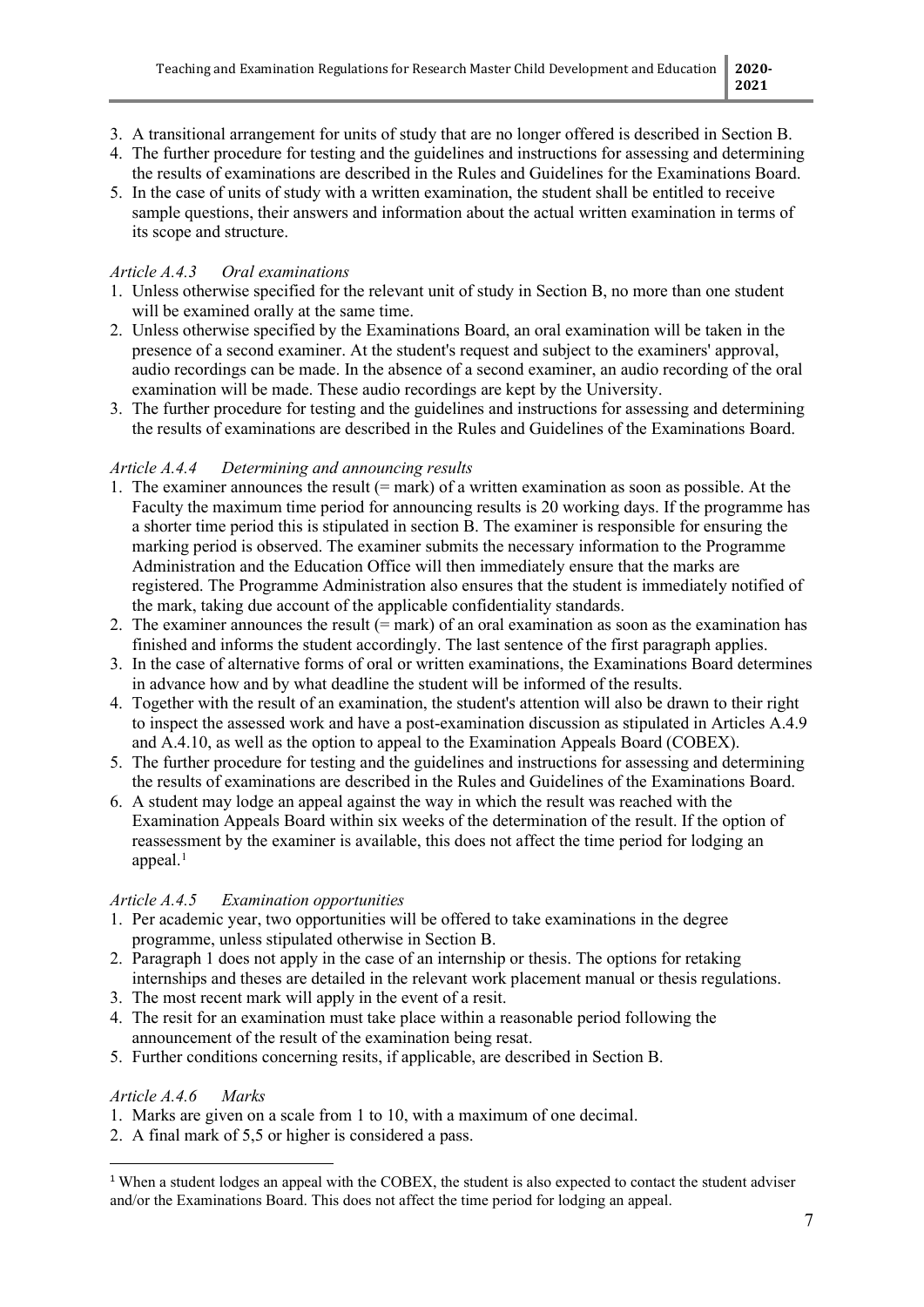- 3. Results that are not expressed in marks are graded in terms of 'requirements met' (AVV) or 'failed to meet the requirements' (NAV), or in terms of a 'pass' (VOL) or a 'fail' (ONV).
- 4. Students who are registered for an examination or for participation in another type of final assessment, but who do not participate, shall be given the qualification of 'not attended' (NAP).

# *Article A.4.7 Exemption*

- 1. At the written request of the student, the Examinations Board may exempt the student from taking one or more examination components.
- 2. The Examinations Board will make a decision within twenty working days of receiving the written request.
- 3. Further conditions concerning exemptions, if applicable, are described in Section B and/or in the Rules and Guidelines for the Examinations Board.

# *Article A.4.8 Validity period for results*

- 1. The dean may limit the validity period of units of study that a student has passed and of exemptions they have been granted if the knowledge, insight and/or skills that were tested is or are demonstrably obsolete.
- 2. Section B determines which units of study that a student has passed and which exemptions they have been granted are subject to a limited validity period.
- 3. Contrary to the provisions of paragraph one, in individual cases the Examinations Board may decide to extend the validity period of a unit of study that has been passed or an exemption that has been granted.
- 4. The validity period of an interim result is limited to the academic year in which it was obtained or until the end of the unit of study in question, as determined in Section B.

# *Article A.4.9 Right of inspection*

- 1. For at least twenty working days after the announcement of the results of a written (digital) examination, the student can, on request, inspect the assessed work, the questions and assignments set, as well as the standards applied for marking.
- 2. The examiner can determine that the inspection or post-examination discussion referred to in paragraph 1 take place at a specified place and at a specified time. The place and time referred to in the previous sentence will be announced on the digital learning environment of the unit of study.
- 3. If the student was or is unable to attend at the place and time referred to in paragraph 2 due to participation in education or force majeure, an alternative option will be offered.
- 4. The student may request a copy of his or her written examination work.
- 5. The inspection referred to in paragraph 1 includes inspection of interim examinations, on the condition that if the inspection is organised at a certain place and time (as referred to in paragraph 2) the inspection takes place at the latest three days preceding the final examination.
- 6. The right of inspection applies in full to digital examinations.

# *Article A.4.10 Post-examination discussion*

- 1. If a collective post-examination discussion has been organised, individual post-examination discussions will be held only if the student has attended the collective discussion or if the student was or is unable to attend the collective discussion due to participation in education or force majeure.
- 2. Students who meet the requirements stipulated in the first paragraph can submit a request for an individual post-examination discussion to the relevant examiner. The discussion will take place at a time and location to be determined by the examiner.

### *Article A.4.11 Master's final examination*

- 1. The Examinations Board determines the results and date of the final examination after it has established that the student has passed all the units of study belonging to the programme.
- 2. A diploma can only be awarded after the Executive Board has declared that the student has satisfied all the procedural requirements, including the payment of tuition fees.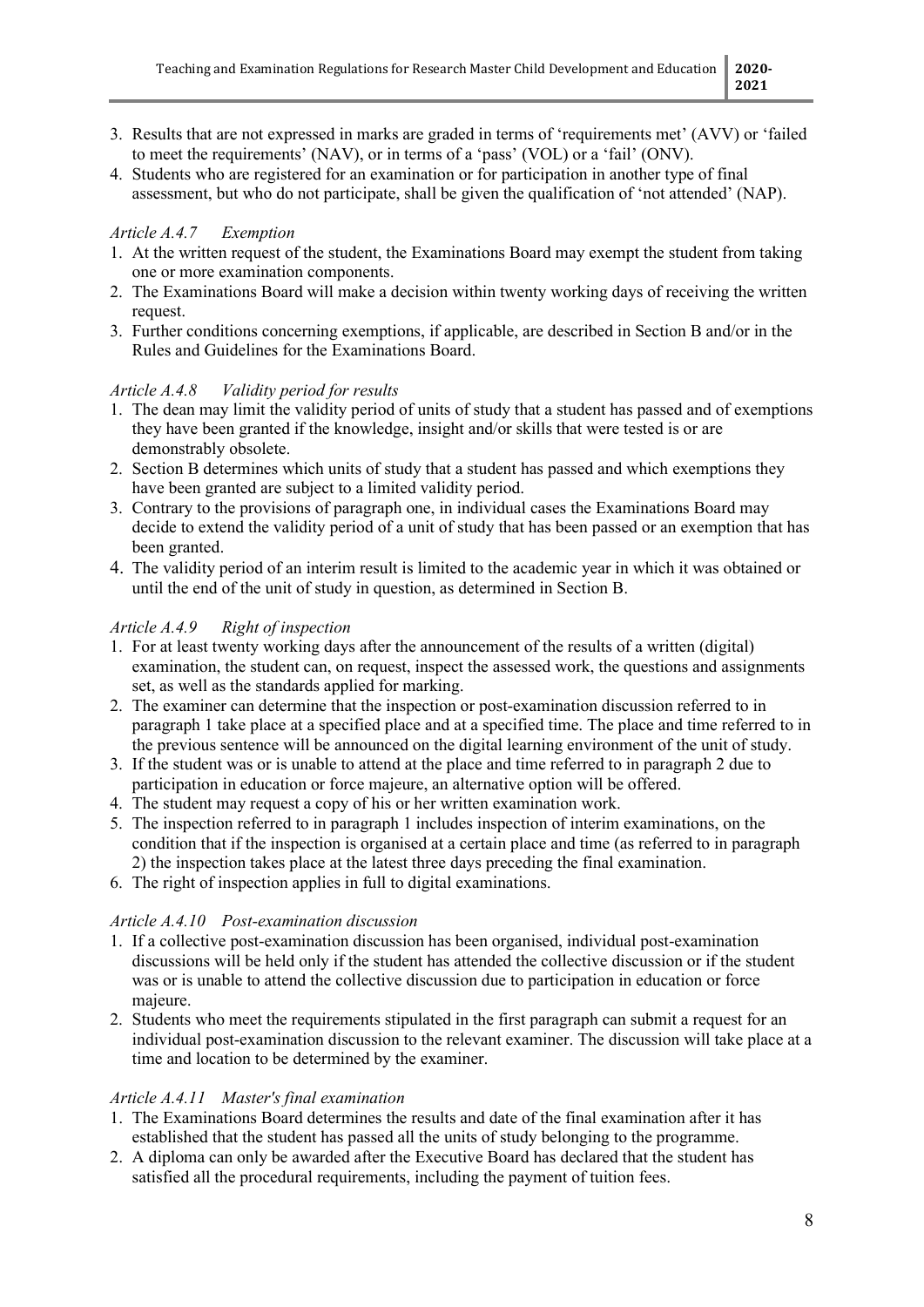3. The rules for conferring the designation of cum laude are set out in the Rules and Guidelines of the Examinations Board.

# *Article A.4.12 Diploma and transcript*

- 1. The Examinations Board grants a diploma as proof that the student has passed the final examination. The Executive Board sets the model for the diploma. The Examinations Board adds a diploma supplement to the diploma providing information on the nature and content of the degree programme completed. The diploma supplement is drawn up in Dutch or English and complies with the European format.
- 2. Individuals who have successfully completed more than one component of the programme and who cannot be awarded a diploma as stipulated in paragraph 1 will, on request, receive a statement to be issued by the relevant Examinations Board stating at least the components that have been successfully completed together with the units of study they involved, the number of ECTS obtained and when the examinations were completed.
- 3. Students request their diploma in SIS by themselves. The Examinations Board can proceed to award the diploma to the student who completed the requirements for the final examination, as determined in paragraph 1, unless the student has requested a deferment. The student will be informed timely about the intention of the Examinations Board to proceed with awarding the diploma, as determined in paragraph 1. The procedure of the Examinations Board can be found in the rules and guidelines of the Examinations Board.

# *Article A.4.13 Fraud and plagiarism*

- 1. The provisions of the Regulations governing Fraud and Plagiarism for UvA Students as stipulated in the Rules and Guidelines of the Examinations Board apply in full.
- 2. Electronic detection software programs will be used to detect plagiarism in texts. In submitting a text, the student implicitly consents to the text being entered into the database of the detection program concerned.

# **Chapter 5 – Academic student counselling and study progress**

### *Article A.5.1 Administration of study progress and academic student counselling*

- 1. The dean is responsible for the correct registration of the students' study results in SIS. After the assessment of a unit of study has been registered, every student has the right to inspect the result for that unit of study via SIS and also to have a list of the results achieved put at the student's disposal in SIS.
- 2. Enrolled students are eligible for academic student counselling. The types of academic student counselling available are listed on the student website of the programme; [www.student.uva.nl/rmcde/az](http://www.student.uva.nl/rmcde/az) .

### *Article A.5.2 Adaptations for students with a disability*

- 1. A student with a disability can submit a written request to the student counsellor to qualify for special adaptations with regard to teaching, practical training and examinations. These adaptations will accommodate the student's individual disability as much as possible, but may not alter the quality or degree of difficulty of a unit of study or an examination. In all cases, the student must fulfil the exit qualifications for the degree programme.
- 2. The request referred to in the first paragraph will only be processed if accompanied by a recommendation from a student counsellor. The recommendation may be no more than twelve weeks old and must in part be based on a recent statement from a physician or BIG-registered psychologist. For a chronic disability or illness, the recommendation needs to be issued only once.
- 3. The dean or, on the dean's behalf, the College / Graduate School director or the programme director decides on the adaptations concerning the teaching facilities and logistics. The Examinations Board will rule on requests for adaptations with regard to examinations.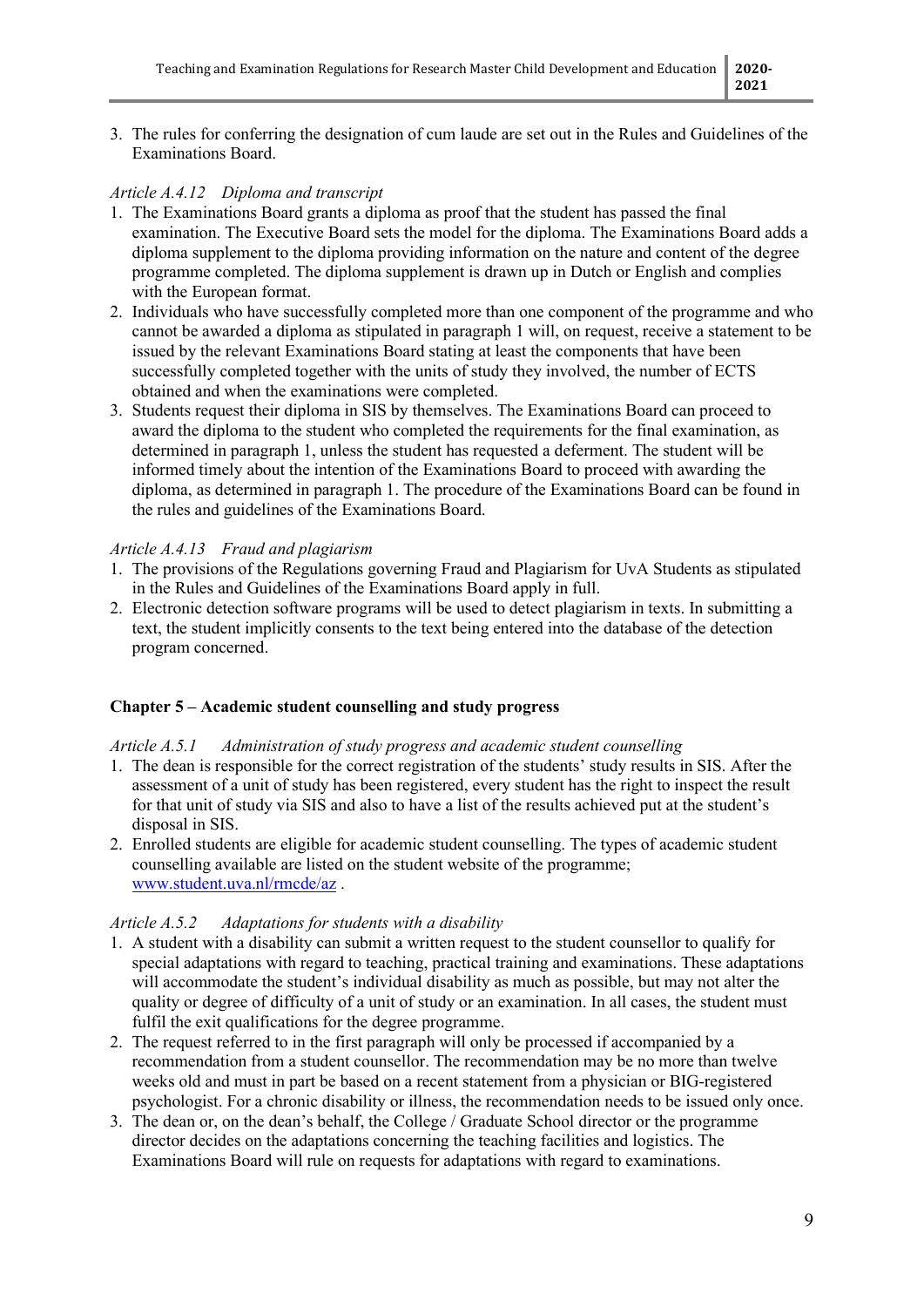- 4. A request for adaptations will be denied if it would place a disproportionate burden on the organisation or the resources of the faculty or university were it to be upheld.
- 5. In the event of a positive decision in response to a request as referred to in paragraph 1, the student will make an appointment with the student counsellor to discuss the details of the provisions.
- 6. If the disability justifies an extension to the time in which the examination may be sat, the Examinations Board will issue a statement testifying to this entitlement to an extension.
- 7. The statement referred to in paragraph 6 is valid for a maximum period of one year. The period of validity can be extended on the recommendation of a student counsellor.

# **Chapter 6 – Teaching evaluation**

```
Article 6.1 Teaching evaluation
```
The teaching evaluation shall take place in the manner determined in Section B.

# **Chapter 7 – Hardship clause**

### *Article A.7.1 Hardship clause*

In instances not regulated by the Teaching and Examination Regulations or in the event of demonstrable extreme unreasonableness and unfairness, the dean responsible for the degree programme will decide, unless the matter concerned is the responsibility of the Examinations Board.

# **Chapter 8 – Transitional and final provisions**

*Article A.8.1 Amendments and periodic review (Section A)*

- 1. Any amendment to Section A of the Teaching and Examination Regulations will be adopted by the dean, with due observance of the guideline under Section 9.5 of the WHW adopted by the Executive Board with regard to Section A, and with due observance of the competences of the relevant representative bodies.
- 2. An amendment to this section of the Teaching and Examination Regulations only pertains to an academic year that is already in progress if this does not demonstrably damage the interests of students.

### *Article A.8.2 Transitional provisions*

Notwithstanding the current Teaching and Examination Regulations, the transitional provisions described in Section B apply for students who started the programme under a previous set of Teaching and Examination Regulations.

### *Article A.8.3 Publication*

- 1. The dean will ensure the appropriate publication of Sections A and B of these Regulations, and any amendments to them.
- 2. The Teaching and Examination Regulations will be posted on the faculty website.

### *Article A.8.4 Effective date*

Section A of these Regulations will come into force as of September 1, 2020.

Thus drawn up by the dean of the Faculty of Social and Behavioural Sciences on May 28, 2020.

Approval and advice of the FMG Works Council, Programme Committee, dated March 2, 2020, Faculty Student Council, dated May 28, 2020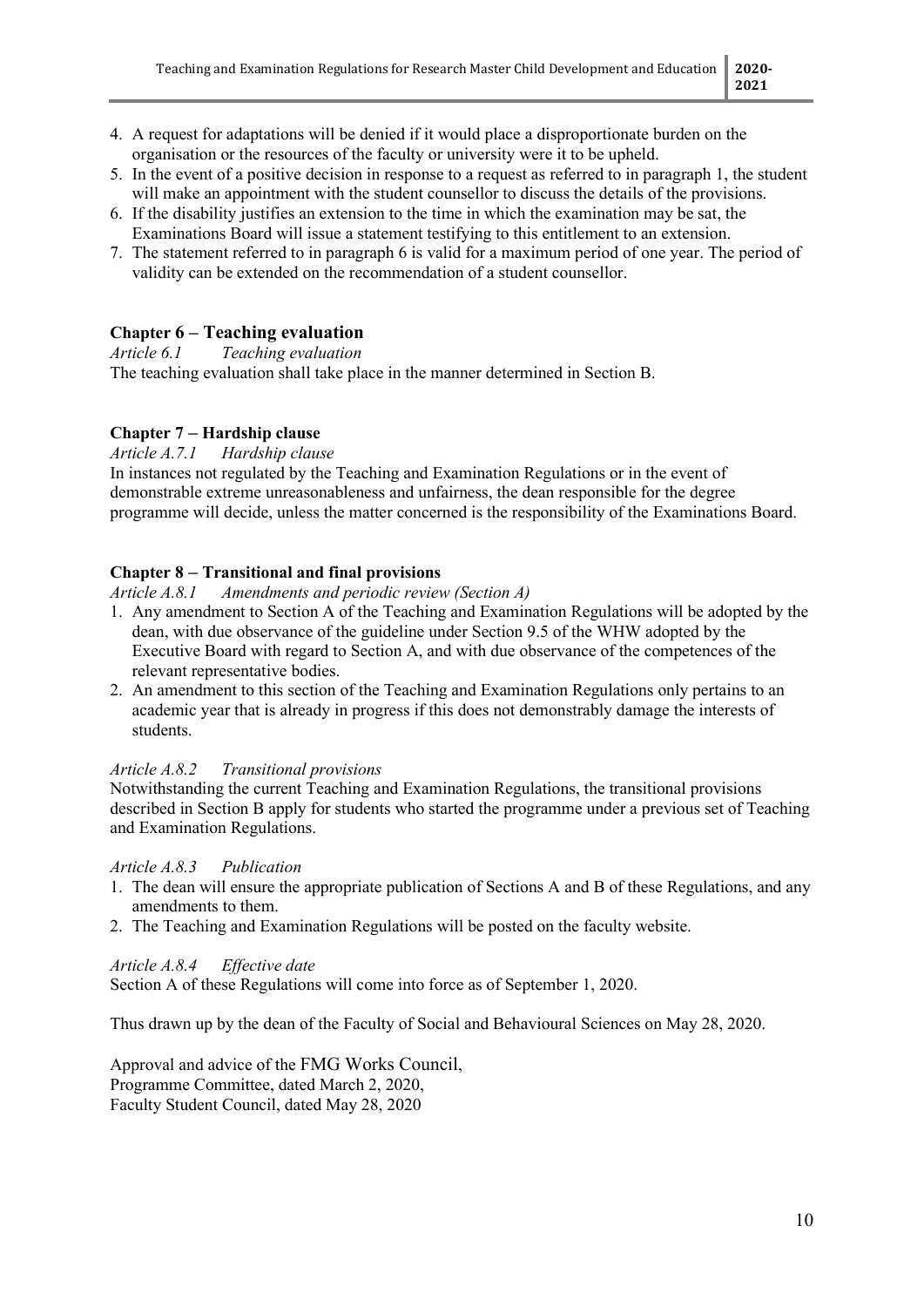# **SECTION B Programme-specific section**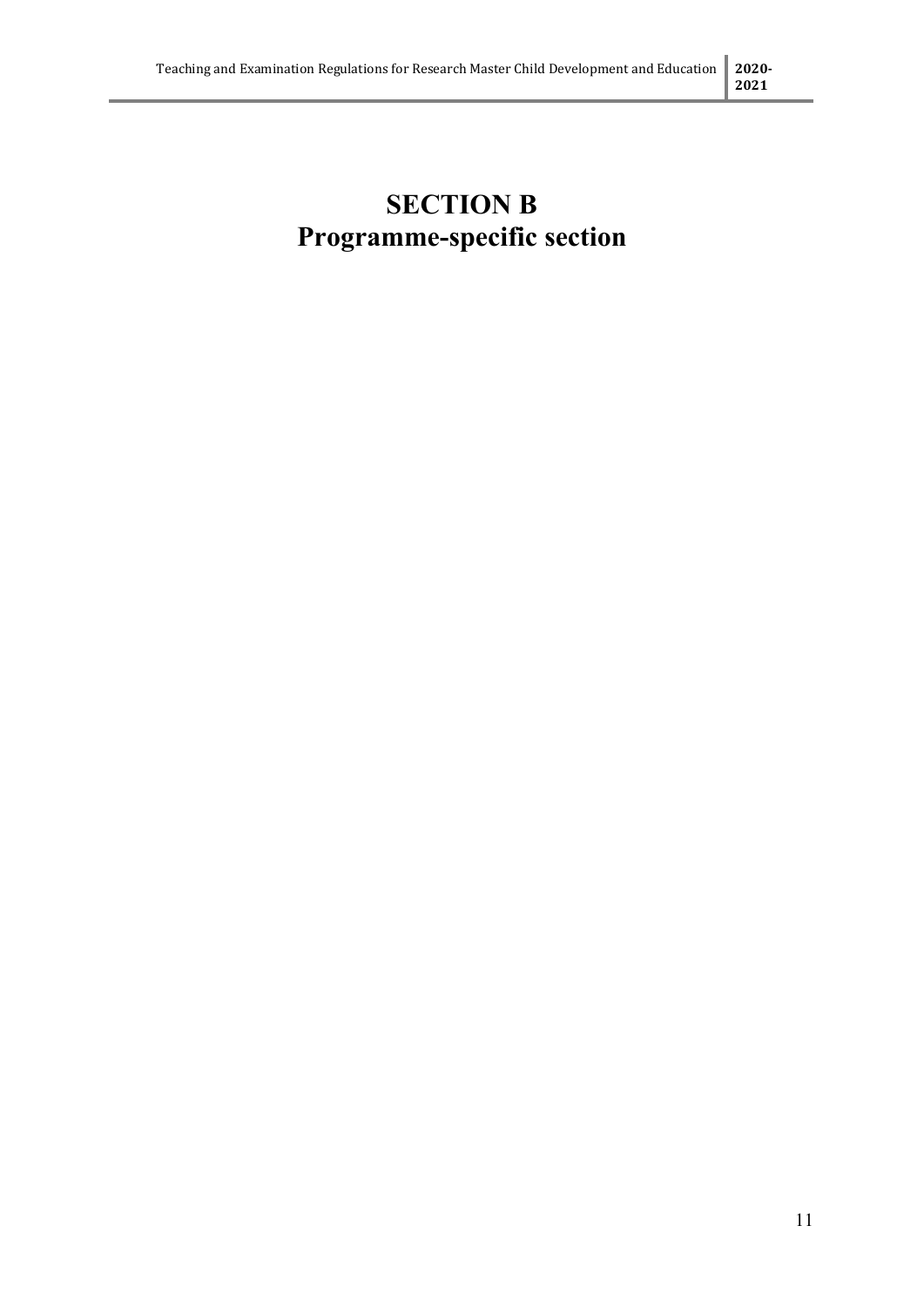# **Chapter 1 – General provisions**

| Article B.1.1<br>Definitions |                                                                                                                                                                                                                                                                                                                                                                                                                                                                                                                                                                                              |
|------------------------------|----------------------------------------------------------------------------------------------------------------------------------------------------------------------------------------------------------------------------------------------------------------------------------------------------------------------------------------------------------------------------------------------------------------------------------------------------------------------------------------------------------------------------------------------------------------------------------------------|
| a. effort requirements:      | requirements concerning (active) participation in teaching and<br>examination that students need to meet, as defined in the course<br>manual; these requirements consists of $(a)$ respecting deadlines for<br>handing in papers, assignments and examinations as stipulated in the<br>course manual, (b) respecting course manual stipulations regarding<br>attendance in the course (where this applies), (c) participation in the<br>(interim) examinations, and (d) active participation in class at the<br>lecturer's discretion, with exclusion of requirements related to<br>grading; |
| b. director:                 | the director of the educational institute is responsible for the integral<br>management of the College/Graduate School. The director directs the<br>programme directors and support staff of the institute;                                                                                                                                                                                                                                                                                                                                                                                  |
| c. Education Desk:           | the Registrar of the English-taught programmes of the GSCDE,<br>responsible on behalf of the GSCDE for the maintenance of academic<br>records and matters concerning diplomas, certificates, and transcripts.                                                                                                                                                                                                                                                                                                                                                                                |
| d. faculty:                  | the Faculty of Social and Behavioural Sciences where the Research<br>Master's programme of Child Development and Education is<br>organized;                                                                                                                                                                                                                                                                                                                                                                                                                                                  |
| e. feedback:                 | reaction to a product or performance by a lecturer or by one or more<br>fellow students; the purpose of this reaction is product or performance<br>improvement                                                                                                                                                                                                                                                                                                                                                                                                                               |
| f. graduate school:          | the Graduate School of Child Development and Education (GSCDE)<br>is part of the Department of Child Development and Education, within<br>the faculty. The GSCDE is responsible for the organization of all<br>Master's and PhD programmes of the Department, including the<br>Research Master of Child Development and Education.                                                                                                                                                                                                                                                           |
| g. partial exam:             | an assessment of the student's knowledge, understanding and skills<br>relating to a part of the unit of study. The assessment is expressed in<br>terms of a partial result (=grade);                                                                                                                                                                                                                                                                                                                                                                                                         |
| h. premaster programme:      | programme consisting of 60 EC at maximum that students without a<br>diploma that directly grants access need to complete first in order to<br>gain access to a specific Master's programme;                                                                                                                                                                                                                                                                                                                                                                                                  |
| i. programme director:       | the programme director is responsible for the programme set-up, the<br>organisation, execution and quality of the programme, within the<br>given context of the GSCDE;                                                                                                                                                                                                                                                                                                                                                                                                                       |
| j. re-sit:                   | the possibility to re-take an examination;                                                                                                                                                                                                                                                                                                                                                                                                                                                                                                                                                   |
| k. Rules and Guidelines for  |                                                                                                                                                                                                                                                                                                                                                                                                                                                                                                                                                                                              |
| the Examinations Board:      | the document referred to in Book 7, Article 12b of the law, which<br>comprises further procedures concerning the exams, and procedures<br>during interim examinations and the exams, of a programme;                                                                                                                                                                                                                                                                                                                                                                                         |
| l. student counsellor:       | the person, who is in charge of study advice and guidance to students<br>of the programme;                                                                                                                                                                                                                                                                                                                                                                                                                                                                                                   |

# *Article B.1.2 Degree programme information*

- 1. The programme Child Development and Education CROHO number 60212 is offered on a fulltime basis and the language of instruction is English (see article B.3.1) .
- 2. The programme has a workload of 120 ECTS.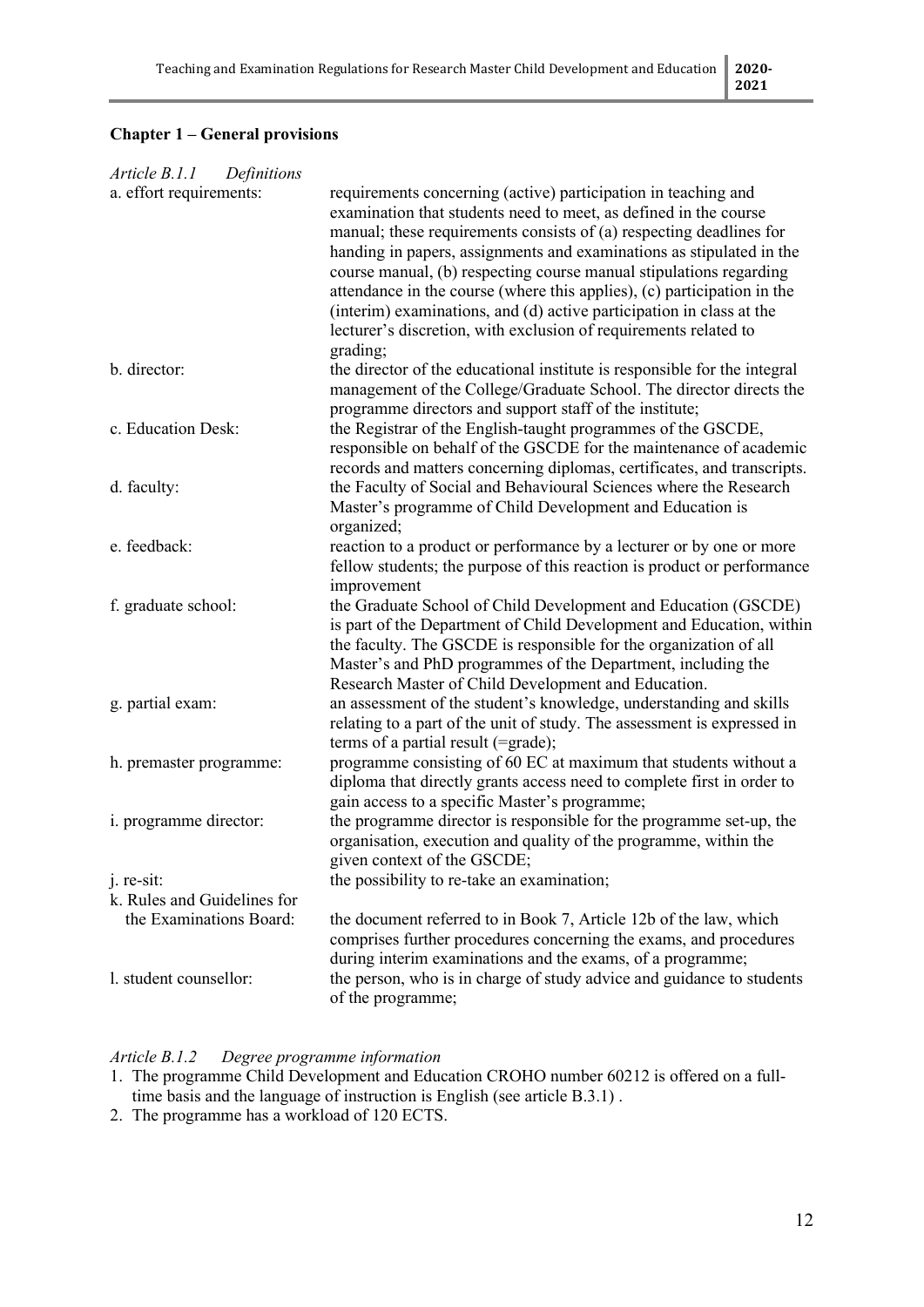# *Article B.1.3 Intake dates*

The programme is offered starting in the first semester of the academic year only (September 1). The intake date mentioned in this paragraph ensures that a programme can be completed within the nominal study duration set for the programme.

# **Chapter 2 – Programme objectives and exit qualifications**

# *Article B.2.1 Programme objectives*

- 1. The programme aims to:
	- a) providing knowledge, skills and understanding in the area of child development and education and achieving the exit qualifications referred to in article B.2.2;
	- b) providing an academic education, including acquiring academic skills (such as reasoning, writing, speaking and research skills, and correctly citing and recording sources), learning to solve complex problems independently and creatively and learning to reflect critically.
- 2. Objectives
	- a) Domain-specific objective

The Research Master aims at delivering students, who are able to autonomously design, carry out and report high quality research in the field of child development and education. The programme is developed for excellent students with a proven motivation for carrying out research and with the ambition to qualify for an academic research career in child development and education. Throughout the programme, the principles of scientific integrity and good academic practices are discussed and incorporated in both course work and thesis work.

b) Qualifications

After graduating, students will have a profound knowledge (disciplinary and methodologically) of a large variety of research in child development and education and specialist expertise in carrying out research. They will have the ability to read and understand advanced publications in their field of specialisation and related areas, and they will also be able to participate in and contribute to the further development of their discipline. They have the knowledge, insight and skills to carry out research autonomously.

c) Orientation

The Research Master programme derives its goals from the internationally accepted theoretical and methodological standards in the field of child development and education, represented and propagated by the selected staff members.

After finishing the programme, the student is qualified to execute scientific research, either in settings for fundamental research or in settings for applied research. In both cases, a PhD trajectory is the most likely next step in the career.

### *Article B.2.2 Exit qualifications Knowledge and understanding*

The graduate has

- 1. theoretical knowledge of the field of child development and/or education, more specifically either:
	- a. knowledge and understanding of traditional and novel theoretical models on the interplay between developmental factors (emotional, cognitive and behavioural) and processes in various contextx (e.g., family, peers, school) and (a)tyical cognitive, emotional and behavioural development of children, or
	- b. knowledge and understanding of the interplay between factors (emotional, cognitive and behavioural) and processes at the level of the student, the classroom, the school organisation and education policy, and how these influence learning and development of children and adolescents;
- 2. a thorough command of (1) research methods and techniques to observe bidirectional and transformative interactions between children's development and their environment; and (2) experimental research methods and techniques to test causal pathways underlying child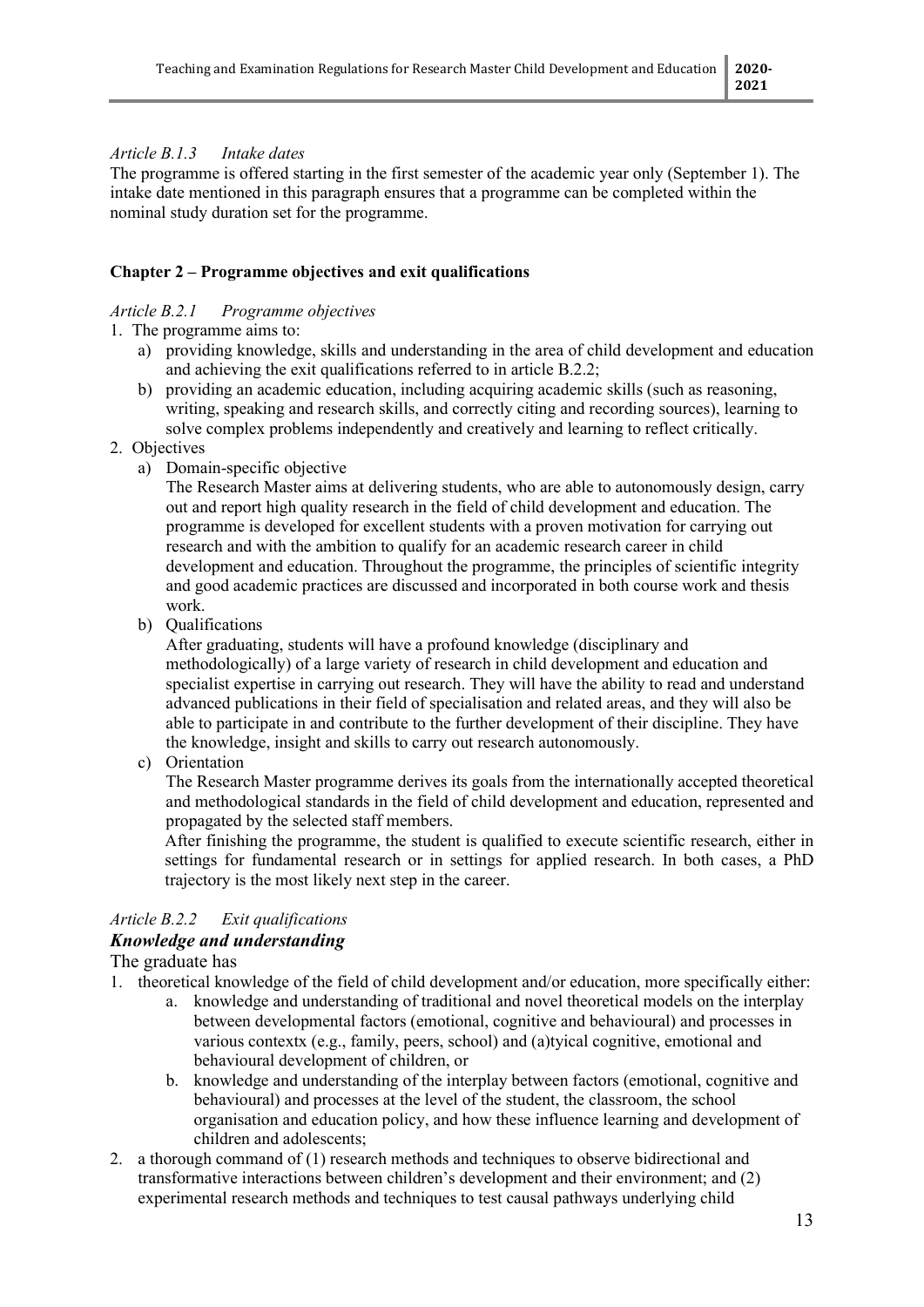development and learning, and effects of intervention strategies to optimise child development and learning processes; and

3. knowledge and understanding of the guidelines of scientific integrity and good data management.

# *Applying knowledge and understanding*

The graduate has the ability to

- 4. synthesise the literature on topics related to child development and education;
- 5. develop novel research questions and hypotheses based on state of the art theory and empirical findings related to children's emotional, cognitive, and behavioural development and developmental context;
- 6. plan and carry out research in the field of child development or education independently, according to principles of scientific integrity and responsible data management;
- 7. analyse quantitative data on childen's development and learning processes using advanced techniques that account for the often complex (i.e. multilevel) nature of children's environment;
- 8. report research independently, as testified by reports and presentations, with which the student qualifies for (PhD) research;
- 9. adopt a critical, constructive, and collaborative attitude towards child development and education research of others; and
- 10. critically appraise evidence on the effectiveness of intervention strategies to optimise child development and learning.

# *Making judgements*

The graduate is able to

- 11. infer the appropriate conclusions that can be drawn from research in child development and/or education;
- 12. evaluate how one's own and others' personal values and potential conflicts of interest might influence the nature of inferences that can be drawn from child development and/or education research;
- 13. assess and determine what constitutes a solid and reliable research project (proposal, published study) and what does not;
- 14. think critically about the issues concerning scientific integrity and ethical issues related to research;
- 15. understand the responsibility of the graduate as a child development or education researcher to engage in professional discussions with the wider academic community and society; and
- 16. see the limitations of one's own current knowledge and skills and the need to act accordingly, such as asking for help to relevant experts when needed.

# *Communication*

The graduate has the ability to

- 17. write academic papers in English that are in line with the publication criteria of relevant journals on child development and education;
- 18. present research findings to an academic audience, relevant stakeholders (e.g., parents, teachers, health care professionals, policy makers), and the general public; and
- 19. work independently as well as collaborate with relevant others (e.g., other researchers, parents, teachers, health care professionals, policy makers).

# *Learning skills*

The graduate

- 20. develops an attitude that shows the pursuit to continuously refine the general understanding of child development and education based on new empirical findings, including those that call for reconsideration of current theoretical models and practice;
- 21. is able to continue developing knowledge and skills;
- 22. knows what the professional possibilities are after graduation (for further career).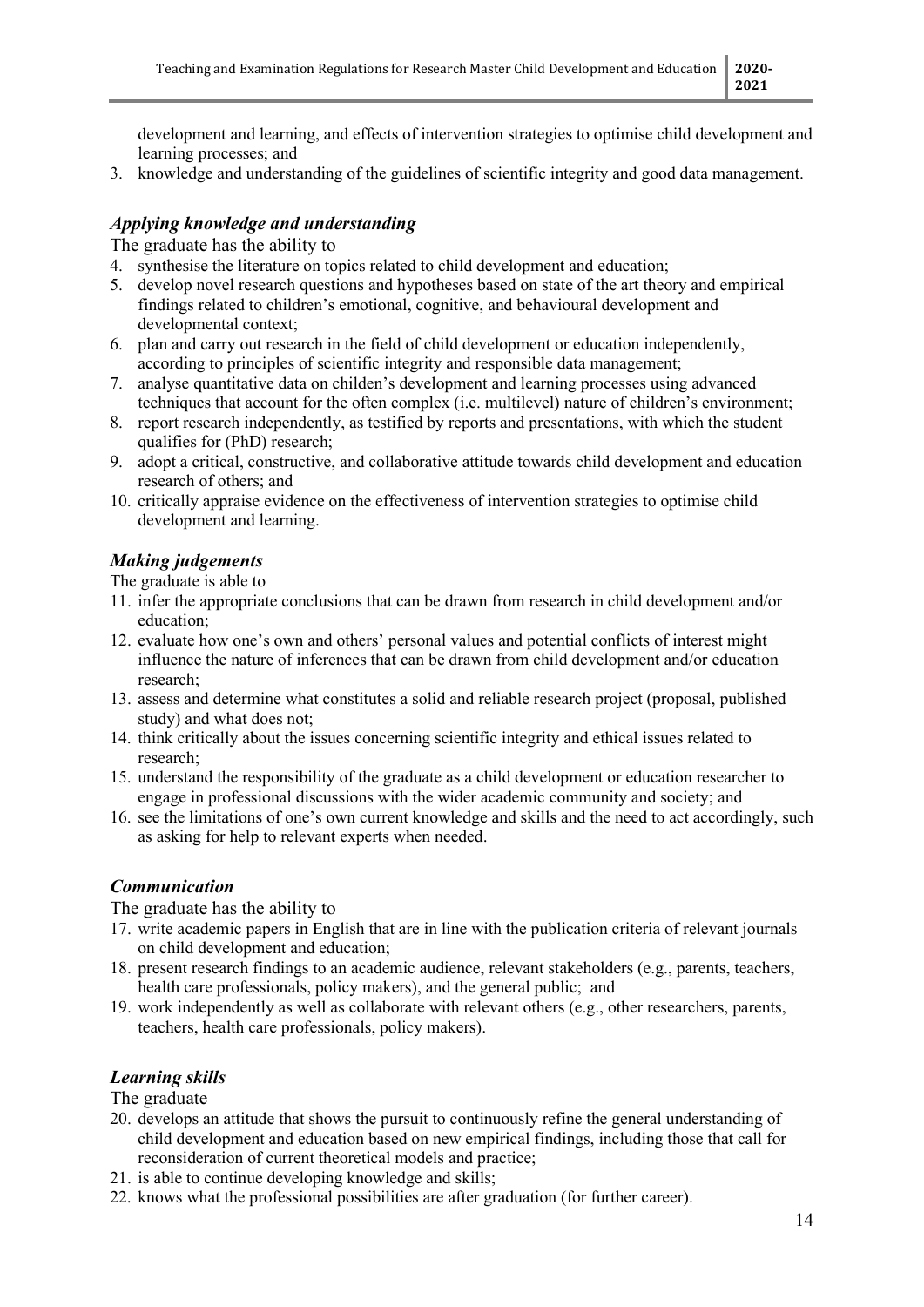# **Chapter 3. Further admission requirements**

### *Article B.3.1 Admission requirements*

- 1. A bachelor's degree or equivalent degree in pedagogical sciences, educational sciences, developmental psychology, or a related field (e.g. psychology, sociology). A candidate needs to possess the necessary specific knowledge and skills in the area of Child Development and/or Educational Sciences and the required general academic skills. This comprises the following knowledge and skills:
	- Basic knowledge of research methods and applied statistics in social and behavioural science research.
	- Excellent study results, with marks in the top segment of graduation. Special importance is attached to the study results for research methods and statistics, research practicals and theses.
	- Good writing skills, as indicated by written academic work (e.g., a paper or thesis).
	- Sufficient active and passive proficiency in English, as indicated by a letter of motivation and the application interview. Non-native English speakers are required to take a test (but see Article B.3.5 for exceptions).
	- An active interest in research, as indicated by earlier study results, a letter of motivation and the application interview.
	- The ambition to become a researcher, as indicated by a letter of motivation and the application interview.
	- It is possible that students with an academic bachelor degree in an adjacent discipline (e.g., psychology, sociology) can only be admitted under the condition of first taking additional courses to meet the requirements.
- 2. Admission to the degree programme is determined by the Examinations Board or by an Admissions committee mandated for this purpose.
- 3. When the study programme commences the student must have fully completed the Bachelor's or Premaster's programme allowing admittance to this Master's programme.
- 4. Only those students who have completed the application procedure on time and in accordance with the instructions published on the programme's website will qualify for admission.
- 5. Graduates (BA or BSc) of one of the other social sciences programmes at a Dutch or foreign university may be admitted to a Master's programme, providing the Examinations Board deems them to possess the necessary specific knowledge and skills in the area of Child Development and/or Educational Sciences and the required general academic skills, as mentioned in paragraph 1 of this article.
- 6. For admission to the English taught specialisations, students also need to meet the specific entry requirements as mentioned in article B3.5.
- 7. Further details concerning the admission procedure, including the required documents, can be found on the website of the relevant degree programme [www.uva.nl/rmsc-cde.](http://www.uva.nl/rmsc-cde)

# *Article B.3.2 Premaster programme*

- 1. No premaster's programme is offered for graduates of related programmes at a Dutch university or university of applied sciences who don't meet the entry requirements of the Master's programme in Child Development and Education.
- 2. Students who have successfully completed a premaster programme for Educational Sciences or Pedagogical Sciences at the University of Amsterdam can however be admitted to the Master's depending the decision of the Admissions Board.

### *Article B.3.3 Limited programme capacity*

No more than 25 students are admitted to the programme.

### *Article B.3.4 Admission procedure and deadlines for application*

- 1. A candidate must submit a request to be admitted to the programme to the GSCDE.
- 2. Application deadlines apply to the programme.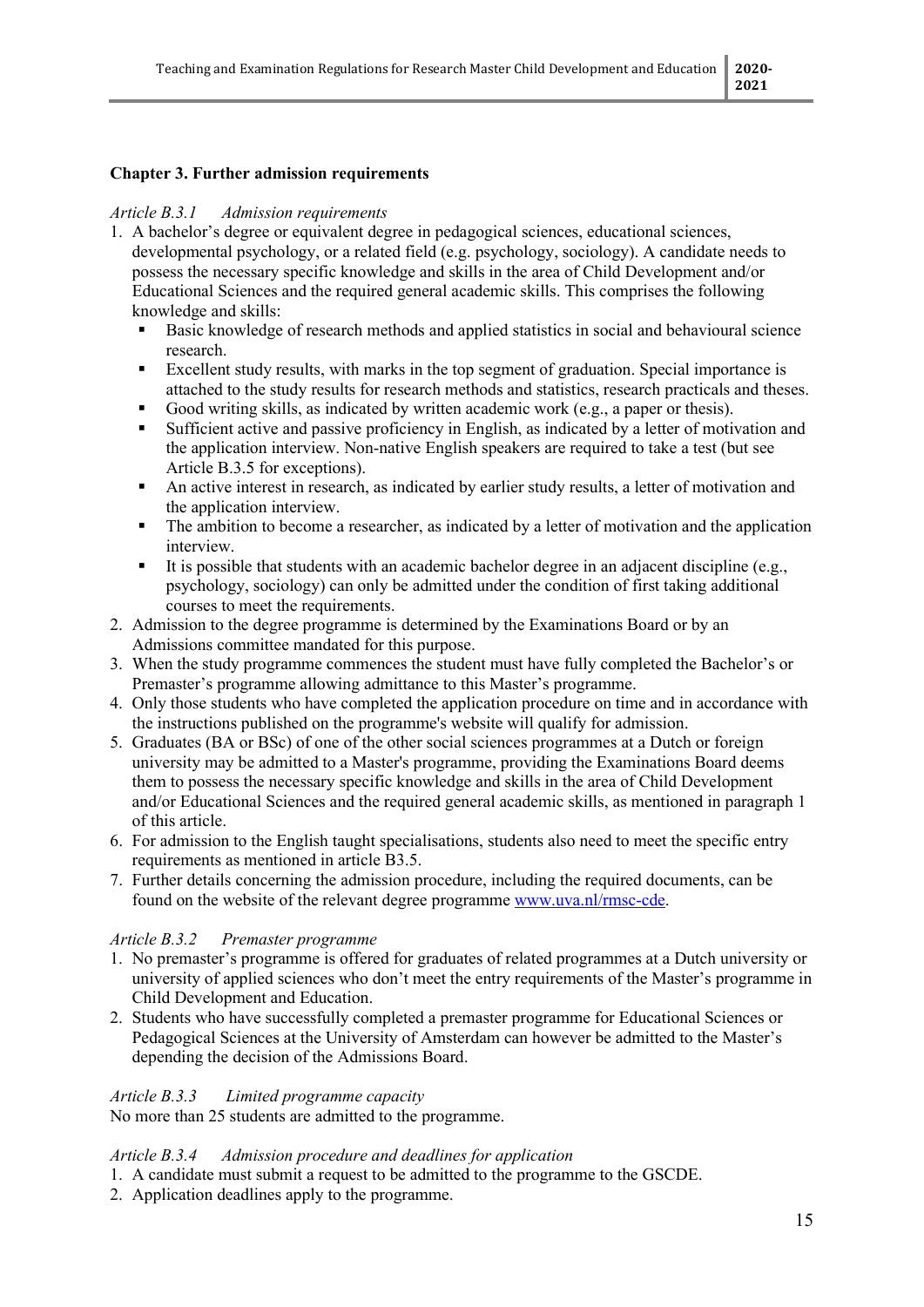- 3. The admission procedure and the deadlines for the application can be found on the website of the programme: [www.uva.nl/rmsc-cde.](http://www.uva.nl/rmsc-cde)
- 4. Under exceptional circumstances, the Admissions Board may consider a request submitted after this closing date.
- 5. Students who meet the admission requirements are admitted to the programme by order of application until the number of admitted students has reached the maximum number (Article B3.3)

# *Article B.3.5 English language requirements*

- 1. Non-native English speakers must prove their proficiency in English by submitting their test results for one of the English language tests listed below. However, non-native English speakers who have successfully finished an English-taught programme at university level are released from this obligation. Dutch students with a "VWO-diploma" do not have to take an English test either.
- 2. Applicants should submit the results on one of the following tests:
	- *International English Language Testing System* (IELTS). Students are required to have a score of at least 7.0 on the academic module, with a minimum score of 7.0 for the separate components of the test.
	- *Test of English as a Foreign Language* (TOEFL). Students are required to have a score of at least 100 (internet based test) with a minimum score of 24 for the separate components of the test.
	- *Cambridge International Examination.* Students are required to have a score of at least 183 or at least 'B' for the Certificate in Advanced Eng-lish (CAE) or at least 'C' for the Certificate of Proficiency in English (CPE).
- 3. If the applicant has completed a different test than the tests described above, the applicant can submit the result of the completed test in the application file. If the Admissions Committee is not convinced of the proficiency in English of the applicant, the committee may opt to require an additional test.

# **Chapter 4 – Curriculum structure**

# *Article B.4.1 Composition of programme*

- 1. Two general routes can be distinguished in the research master programme:
	- a. a regular route with 90 credits of compulsory units of study and 30 credits of elective course components;
	- b. a clinical route where students can choose between an 'Orthopedagogiek' or a 'Forensische Orthopedagogiek' direction.

Students who follow the 'Orthopedagogiek' direction have 135 credits of compulsory units and 6 credits of elective units of study. .

Students who follow the 'Forensische Orthopedagogiek' direction have 132 credits of compulsory units and 12 credits of elective units of study (but for 6 of these credits they need to choose between two units of study, see Article B.4.3).

In both directions students will be awarded two diploma's, see Article B.5.12.

- 2. One uses the following standards to calculate workload:
	- a. 1 ECTS has a study load of 28 hours.
	- b. Literature study: The standard is 6 pages per hour.

# *Article B.4.2 Compulsory units of study*

The compulsory units of study in the **regular route** are:

| Name of unit of study                          | Unit of study<br>code | <b>Number</b><br>of credits | Semester |
|------------------------------------------------|-----------------------|-----------------------------|----------|
| Intervention research                          | 7055R107AY            | 6 EC                        |          |
| Methods and statistics in educational research | 7055R090BY            | 12 EC                       |          |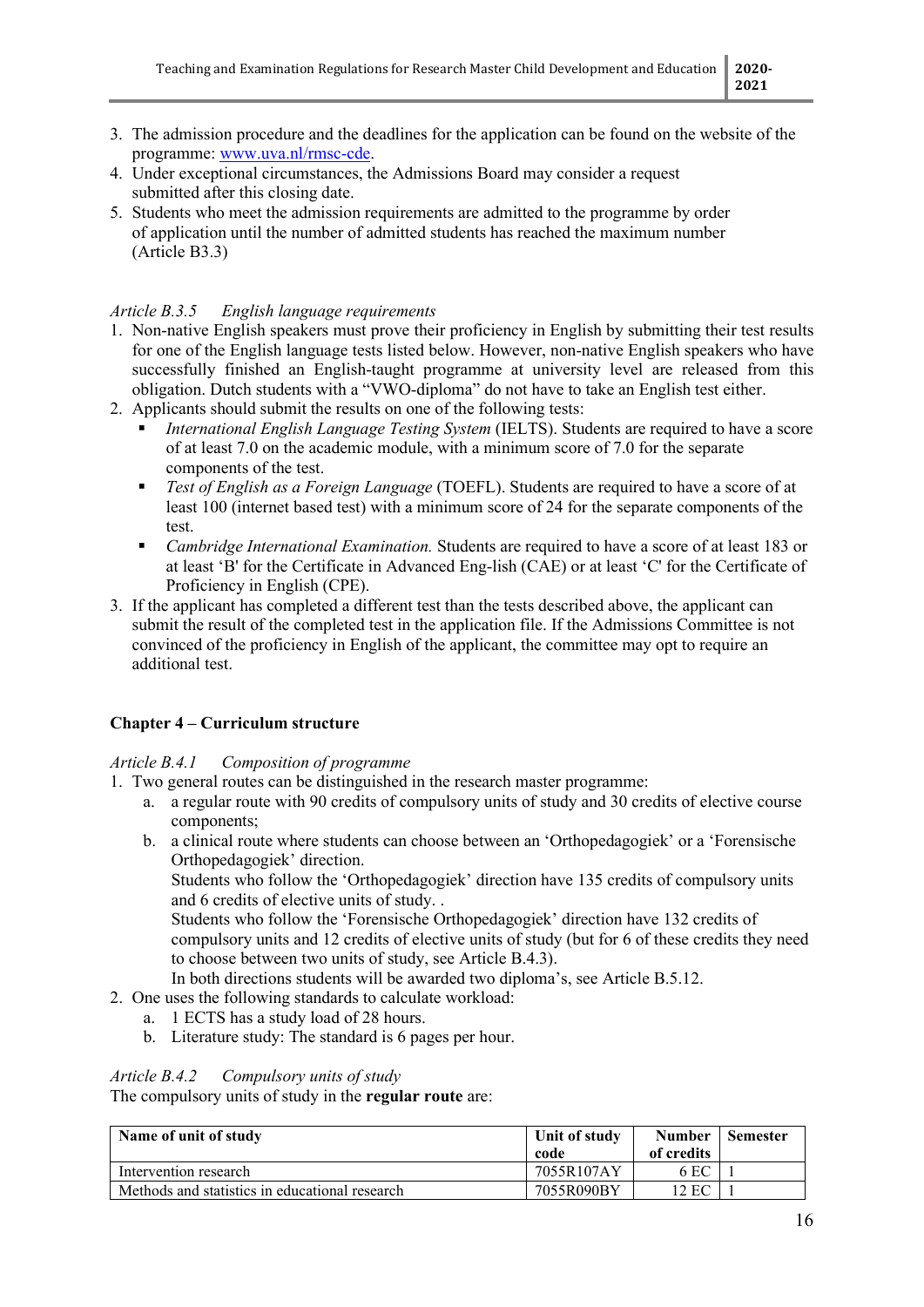| Multilevel data analysis                              | 7055R057CY | 9 EC  | and 2 |
|-------------------------------------------------------|------------|-------|-------|
| Structural equation modelling in educational research | 7055R070BY | 12 EC |       |
| Academic skills                                       | 7055R083CY | 3 EC  | and 2 |
| Research internship                                   | 7055R456HY | 18 EC | and 2 |
| Research master thesis (regular programme)            | 7055R301KY | 30 EC | and 2 |

Compulsory units of study in the **clinical route**, 'Orthopedagogiek' direction are:

| Name of unit of study                                           | Unit of study | <b>Number</b> | <b>Semester</b> |
|-----------------------------------------------------------------|---------------|---------------|-----------------|
|                                                                 | code          | of credits    |                 |
| Intervention research                                           | 7055R107AY    | 6 EC          |                 |
| Methods and statistics in educational research                  | 7055R090BY    | 12 EC         |                 |
| Multilevel data analysis                                        | 7055R057CY    | 9 EC          | 1 and 2         |
| Structural equation modelling in educational research           | 7055R070BY    | 12 EC         |                 |
| Academic skills                                                 | 7055R083CY    | 3 EC          | 1 and $2$       |
| Research internship                                             | 7055R456HY    | 18 EC         | 1 and $2$       |
| Research master thesis                                          | 7055R301KY    | 30 EC         | 1 and 2         |
| Developmental and parenting problems                            | 7055R016AY    | 6 EC          |                 |
| Learning and social-emotional disorders in educational contexts | 7055R036AY    | 6 EC          | $\mathfrak{D}$  |
| Van diagnostiek naar behandeling I                              | 7014A407AY    | 6 EC          |                 |
| Van diagnostiek naar behandeling II                             | 7014A408AY    | 6 EC          |                 |
| Stage master orthopedagogiek (klinisch)                         | 7014A456RY    | 21 EC         | (and 2)         |

Compulsory units of study in the **clinical route**, 'Forensische Orthopedagogiek' direction are:

| Name of unit of study                                 | Unit of study | <b>Number</b> | <b>Semester</b> |
|-------------------------------------------------------|---------------|---------------|-----------------|
|                                                       | code          | of credits    |                 |
| Intervention research                                 | 7055R107AY    | 6 EC          |                 |
| Methods and statistics in educational research        | 7055R090BY    | 12 EC         |                 |
| Multilevel data analysis                              | 7055R057CY    | 9 EC          | 1 and 2         |
| Structural equation modelling in educational research | 7055R070BY    | 12 EC         |                 |
| Academic skills                                       | 7055R083CY    | 3 EC          | 1 and $2$       |
| Research internship                                   | 7055R456HY    | 18 EC         | 1 and $2$       |
| Research master thesis                                | 7055R301KY    | 30 EC         | 1 and $2$       |
| Criminal behaviour of juveniles                       | 7055R136AY    | 6 EC          | $\mathfrak{D}$  |
| Forensische diagnostiek                               | 7014B436AY    | 6 EC          |                 |
| Forensische behandeling                               | 7014B443AY    | 6 EC          |                 |
| Stage master forensische orthopedagogiek (klinisch)   | 7014B456RY    | 21 EC         | $1$ (and $2$ )  |
| Forensische orthopedagogiek en recht                  | 7014B474DY    | 3 EC          |                 |

# *Article B.4.3 Electives*

Students can choose from the following units of study:

| Name of unit of study                                           | Unit of study | <b>Number</b> | <b>Semester</b> |
|-----------------------------------------------------------------|---------------|---------------|-----------------|
|                                                                 | code          | of credits    |                 |
| Developmental and parenting problems                            | 7055R016AY    | 6 EC          |                 |
| Micro-processes at school and learning                          | 7055R046AY    | 6 EC          |                 |
| Family systems                                                  | 7055R027AY    | 6 EC          |                 |
| Learning and social-emotional disorders in educational contexts | 7055R036AY    | 6 EC          |                 |
| Philosophy of education                                         | 7055R146AY    | 6 EC          |                 |
| Criminal behaviour of juveniles                                 | 7055R136AY    | 6 EC          |                 |
| Educational innovation: improving the quality of teaching and   | 7055R150AY    | 6 EC          |                 |
| learning                                                        |               |               |                 |

Students in the regular route choose five electives (30 credits in total) and students in the clinical route choose one elective of 6 credits. In addition, students who follow the 'Forensische Orthopedagogiek' direction of the clinical route should choose at least one of the two clinical courses ('Developmental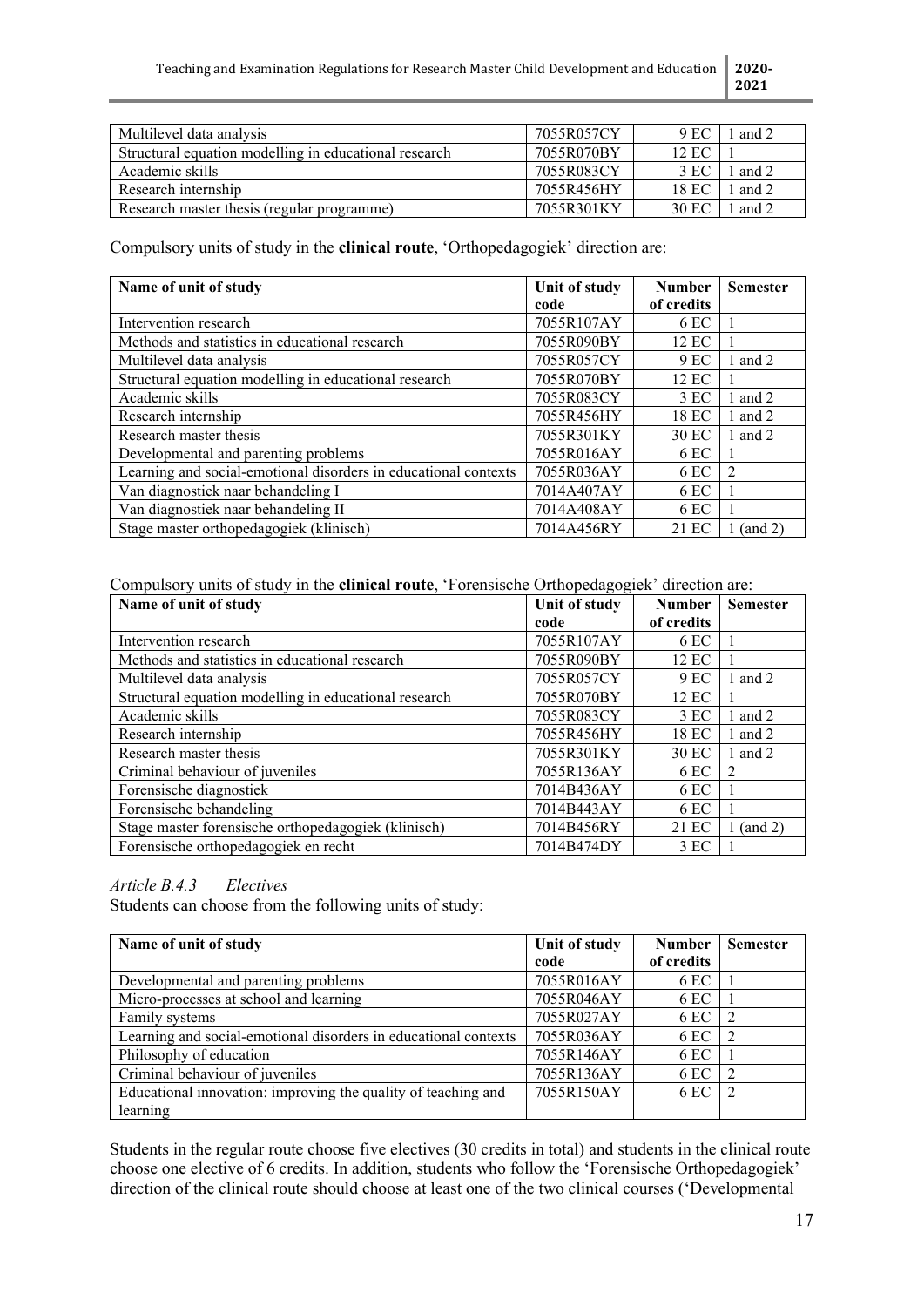and parenting problems' OR 'Learning and social-emotional disorders in educational contexts'; 6 credits each).

- 1. All units of study are in seminar format and require participation. Students are also required to carry out practical assignments. If they do not comply, the Examinations Board may give additional assignments.
- 2. Each student carries out an internship and a thesis. These describe research projects that are carried out within one of the research groups of the department, or outside the department, possibly at another university, but always fitting into or linking up with a staff member's research.

# *Article B.4.4 Units of study from elsewhere*

- 1. Units of study successfully completed elsewhere during the study programme, with a maximum of 12 ECs, may supplement the student's examination programme with the Examinations Board's permission. The Examinations Board verifies whether the units meet the requirement of quality and coherence of the student's research master programme. Only in exceptional cases the Examinations Board can approve to supplement more than 12 EC's with units of study completed elsewhere.
- 2. Units of study successfully completed at an Institute of Higher Education prior to the start of the programme solely count as exemptions if based on Article A.4.7.

# *Article B.4.5 Studying abroad*

- 1. Students can choose to follow courses, do their internship (stage) and/or thesis (scriptie) outside the Netherlands.
- 2. At the GSCDE the international office provides advice and guidance for students who choose to go abroad. Students can contact the international office coordinator.

# *Article B.4.6 Free curriculum*

- 1. Subject to certain conditions, students have the option to compile a curriculum of their own choice, which deviates from the curricula stipulated by the degree programme.
- 2. The composition of this curriculum must first be approved by the most relevant Examinations Board.
- 3. Student may put together their own educational programme that deviates from the educational programme mentioned in Article B.4.1. Students are allowed to replace a limited number of units of study of the general programme with "outside units", that is, units of study that are offered by other departments of the University of Amsterdam, or by other universities. The Examinations Board checks that the proposed programme complies with the Research Master Criteria. These criteria are: quality (at least at master level), quantity (28 hours' workload for 1 credit), and consistency (does the proposed programme form a consistent whole).
- 4. After consulting the lecturers/supervisors and checking the criteria, the personal programme and study trajectory of each student is approved by the Examinations Board. The Examinations Board informs the student about its decision within six weeks after having received the proposed programme. If the request is sent in during the academic recess period, the Examinations Board decides within six weeks after the recess period.
- 5. When all units of study of the approved free curriculum have been successfully passed according to Article A4.6, the Master's examination has been passed and the degree-certificate can be requested. The student receives the degree Master of Science.

# **Chapter 5 – Teaching, testing and exams**

# *Article B.5.1 Language of instruction for the programme*

- 1. The language of instruction for the programme is English. The clinical route contains Dutch-speaking units.
- 2. The courses are taught in English; the examinations are in English.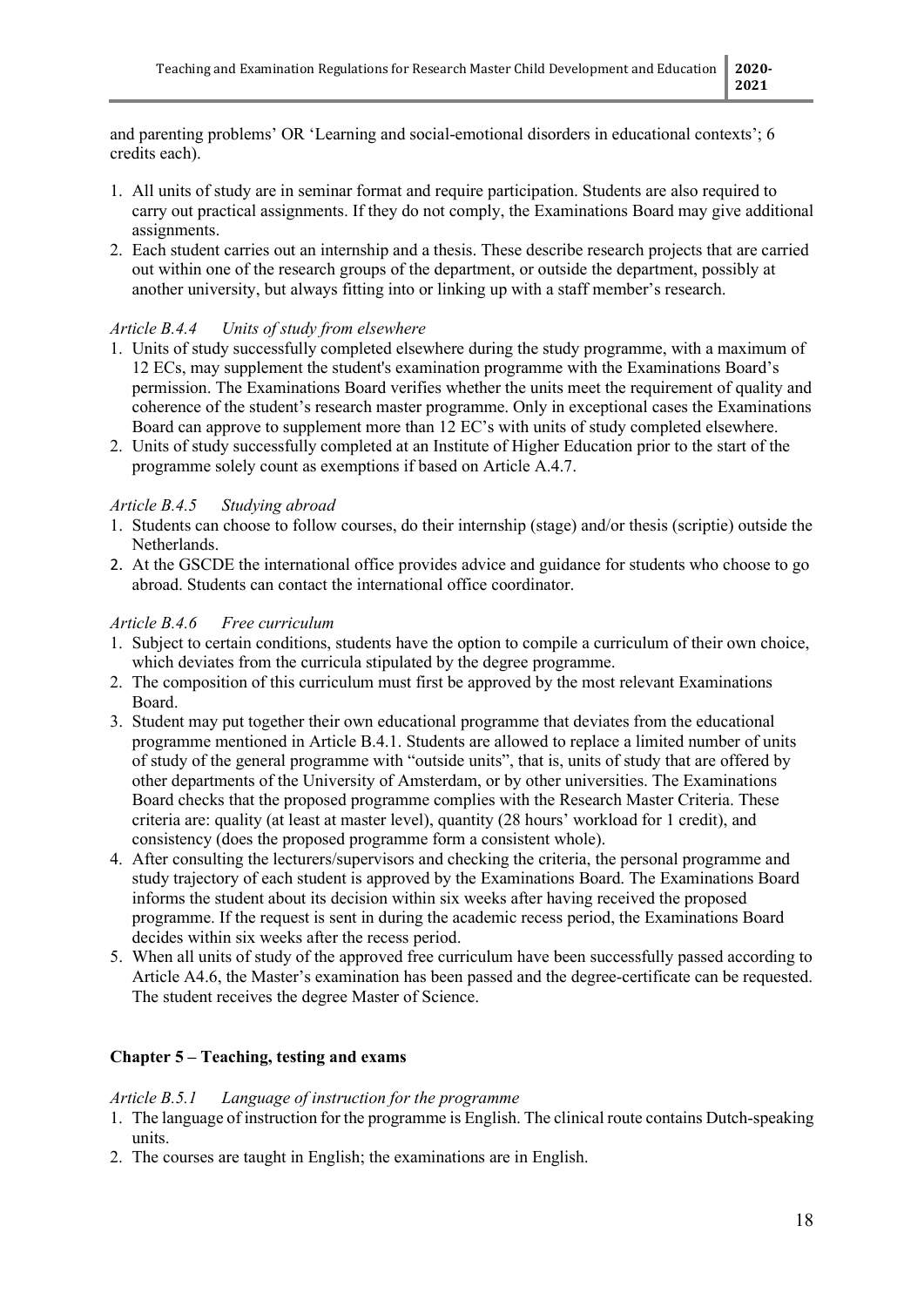3. The language of instruction for the programme is English. All programme components and exams are in English. This means the 'Code of Conduct for Foreign Languages at the UvA 2000' and the provisions laid down in Section 7.2 of the Act apply.

# *Article B.5.2 Course Manual*

Every unit of study has a course manual. The course manual is drawn up following standard guidelines of the GSCDE and consists of at least the following elements:

- a. General information about the course, such as title, content and the teaching methods;
- b. The educational objectives of the unit of study and how they relate to the learning outcomes of the degree programme;
- c. Entry requirements;
- d. Effort requirements:
	- i. Class attendance if differing from general rules (Teaching and Examination Regulations);
	- ii. Requirements concerning the students' study assignments and exams.
- e. Manner and form of testing, including deadlines, examination dates and language.
- f. The manner in which the final mark (=grade) is calculated, including the weight of the components;
- g. Assessment criteria;
- h. When and the manner in which inspection of examinations and re-sits takes place;
- i. The way in which papers and assignments need to be handed in, also with respect to the possible plagiarism-check;
- j. The way feedback is provided by the lecturer upon written interim examinations, assignments and/or papers;
- k. Necessary materials (for example literature) dealt with and tested in the course;
- l. The date the final grade will be available;
- m. Reference to the Regulations governing Fraud and Plagiarism for UvA Students;
- n. The main findings from the course evaluation, or a reference to these findings.

# *Article B.5.3 Participation in education and rules of precedence*

- 1. All students who are accepted as a Research Master student may participate in the units of study including the research projects of the Research Master.
- 2. Master's students or PhD students from other programmes or universities can, with permission of the Examinations Board, or delegated to the programme director, participate in certain units of study, but not in the research projects.
- 3. Every student must register for every course component through the Student Information System (SIS). If the student is not registered or did not register for the course component in a timely manner, the university authorities may refuse the student the opportunity to participate in the course component. Registration for units of study outside the Graduate School is the student's responsibility.
- 4. Admission to units of study with limited capacity takes place based on previously established and published admission criteria and rules of precedence, with the understanding that students registered for the particular study programme have preference above others for units of study in the obligatory portion of their educational programme.
- 5. The Students' Desk is responsible for informing the coordinator in time about the registered students in the units of study and examinations.

# *Article B.5.4 Further conditions concerning registering for units of study*

- 1. Students must register for participation in the units of study. This will only be possible in the periods designated for that purpose. The periods and the procedures to be followed for registration for a unit of study will be determined by the dean before 1 June and published at<http://student.uva.nl/rmcde/az/item/course-registration-gscde.html>
- 2. Registered students are obliged to attend the first meeting. Students who are unable to attend the first meeting need to inform the lecturer beforehand. Students, who do not meet this requirement can be expelled from further participation.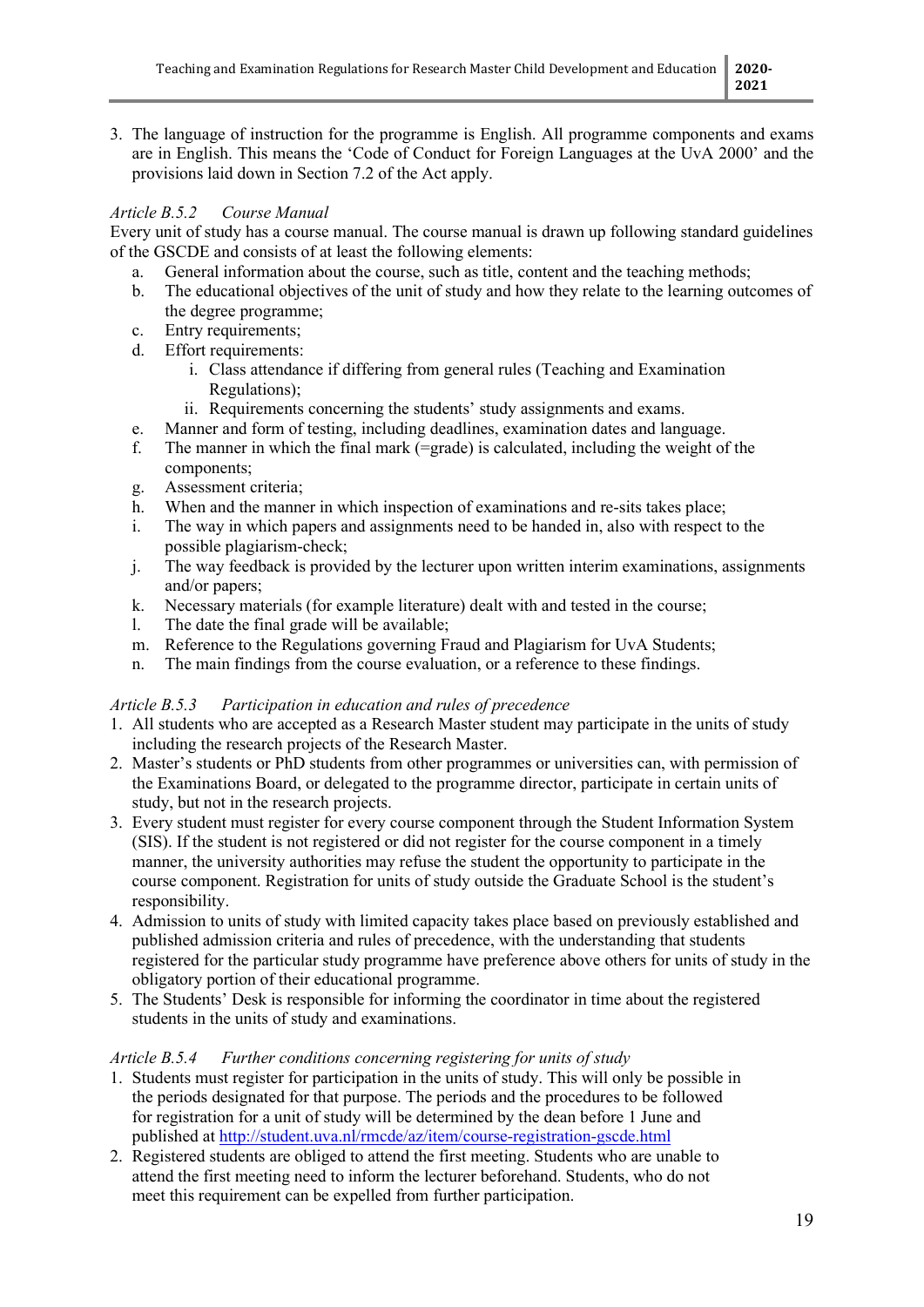# *Article B.5.5 Participation in practical training and tutorials*

- 1. In case a unit of study consists of one or more tutorials or practical trainings, the student is in principle required to attend these meetings and prepare for them properly. The course manual provides further details of the attendance rules.
- 2. If the student is not able to attend a tutorial / practical training, the student needs to inform the lecturer, along with the reasons for absence.
- 3. Should the student not be able to fulfil the attendance regulations due to circumstances, the lecturer will determine, after the lecturer has been informed by the student about the reasons of the absence, in what way the student can still fulfil attendance obligations.
- 4. Should the student not agree with the decision made by the lecturer as meant in paragraph 3, the student can appeal the decision at the Examinations Board.
- 5. The Examinations Board can make an exception to the attendance rules in response to the student request.
- 6. The maximum size of the group in a practical training or study group session is 25 students per teacher. After a motivated request of the director of the Graduate School the dean may dissent from this maximum.

# *Article B.5.6 Sequence of examinations*

1. Students may participate in the examination of the units of study below only if they have passed the examination or examinations for the units mentioned or have participated in the units mentioned:

| Name of unit of study         | Unit of study | <b>Number</b> | Entry requirement(s)                                                                                      |
|-------------------------------|---------------|---------------|-----------------------------------------------------------------------------------------------------------|
|                               | code          | of credits    |                                                                                                           |
| Multilevel data analysis      | 7055R057CY    | 9 EC          | Successfully passed Methods and statistics in                                                             |
|                               |               |               | educational research.                                                                                     |
| Structural equation           | 7055R070BY    | 12 EC         | Successfully passed Methods and statistics in                                                             |
| modelling in educational      |               |               | educational research.                                                                                     |
| research                      |               |               |                                                                                                           |
| Research internship           | 7055R456HY    | 18 EC         | Successfully passed two disciplinary units of study                                                       |
|                               |               |               | and one unit of study in methods and statistics, as                                                       |
|                               |               |               | mentioned in Article B.4.2.                                                                               |
| <b>Research Master Thesis</b> | 7055R301KY    | 30 EC         | Successfully passed Research Internship, two units                                                        |
|                               |               |               | of study in methods and statistics, and participated in                                                   |
|                               |               |               | four disciplinary units of study, as mentioned in                                                         |
|                               |               |               | Article B.4.2, and successfully passed three of them                                                      |
|                               |               |               | $(18$ EC).                                                                                                |
|                               |               |               | In addition, the research proposal has to be approved                                                     |
|                               |               |               | by the supervisor and two additional evaluators. The<br>supervisor and at least one of the two additional |
|                               |               |               | evaluators must have tenure and an appointment at                                                         |
|                               |               |               | the Research Institute of Child Development and                                                           |
|                               |               |               | Education.                                                                                                |
| Stage master                  | 7014A456RY    | 21 EC         | Successfully passed Developmental and parenting                                                           |
| orthopedagogiek               |               |               | problems, Learning and social-emotional disorders,                                                        |
| (klinisch)                    |               |               | Van diagnostiek naar behandeling I, and Van                                                               |
|                               |               |               | diagnostiek naar behandeling II. In addition, the                                                         |
|                               |               |               | internship plan has to be approved by the responsible                                                     |
|                               |               |               | supervisor.                                                                                               |
|                               |               |               |                                                                                                           |
| Stage master forensische      | 7014B456RY    | 21 EC         | Successfully passed Criminal behaviour of<br>$\overline{a}$                                               |
| orthopedagogiek               |               |               | juveniles AND Developmental and parenting                                                                 |
| (klinisch)                    |               |               | problems OR Learning and social-emotional                                                                 |
|                               |               |               | disorders, and successfully passed Forensische                                                            |
|                               |               |               | diagnostiek and Forensische behandeling. In                                                               |
|                               |               |               | addition, the internship plan has to be approved                                                          |
|                               |               |               | by the responsible supervisor.                                                                            |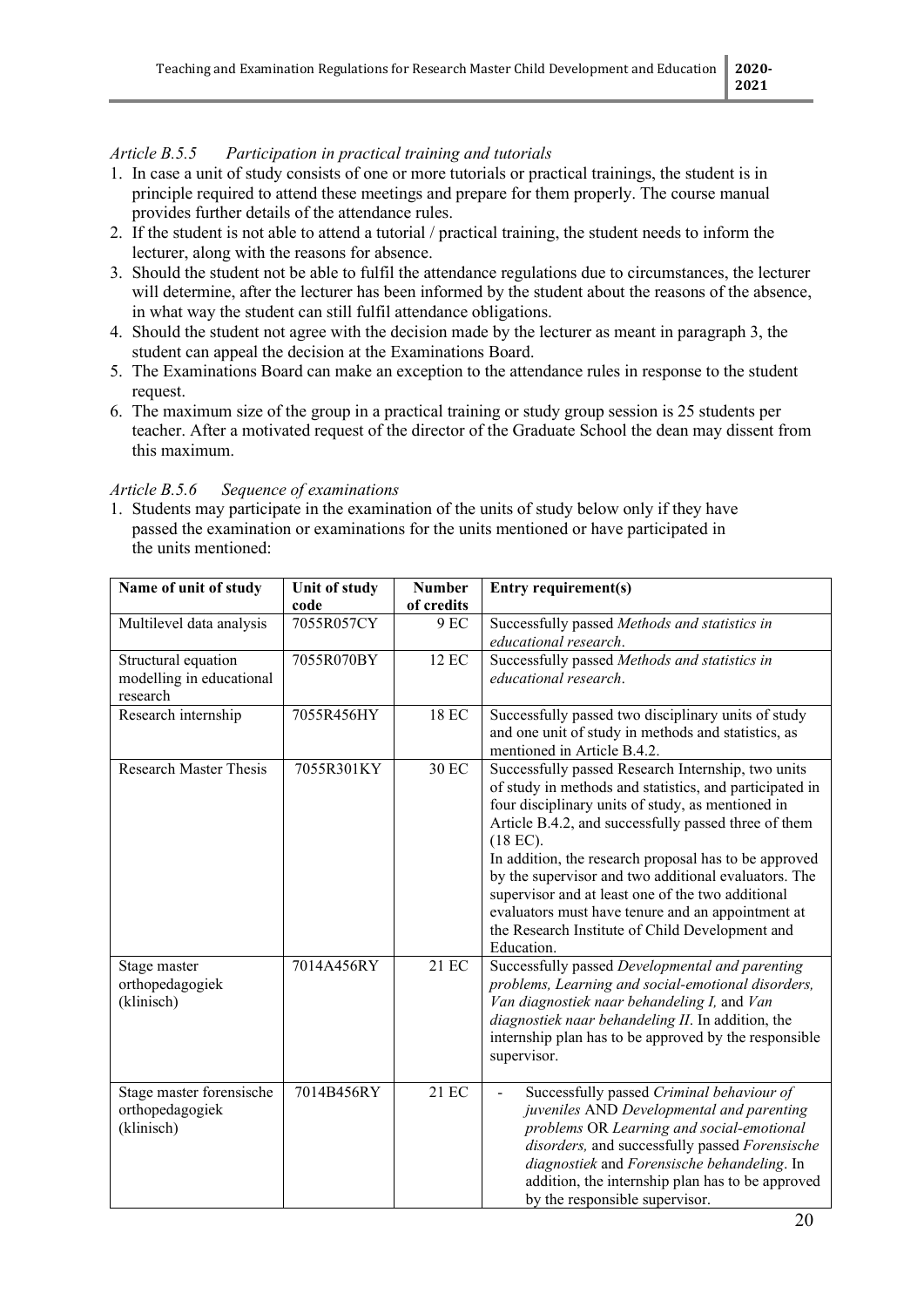- -

- 2. In exceptional cases, the Examinations Board can deviate, specifying conditions or not, from the order mentioned in the first section of this Article at the student's motivated request.
- 3. A student who doesn't meet the entry requirements, will be de-registered for the course at the start of the second semester.

# *Article B.5.7 Further conditions concerning registering for examinations*

1. The student registers for the first occasion of the examination through registration for the course component. The registration process is explained on the website [www.student.uva.nl/rmcde](http://www.student.uva.nl/rmcde) (see A-Z list under Course registration). Registration for examinations of units of study outside the Graduate School is the responsibility of the student. If the registration did not take place (in time) participation in the examinations can be denied on practical grounds.

Appointments for re-sits can be made with the responsible course component coordinator. Students who have failed the first occasion of the examination will be registered for a re-sit through SIS by the Students' Desk.

2. Participating in the examinations is permitted for students who are admitted to the degree programme according to Article A.2.1 and B.3.1 and who are completely enrolled as a student at the university. Others need to ask permission to participate; the Examinations Board, or delegated to the programme director, decides who can participate.

# *Artikel B.5.8 Further conditions for examination opportunities*

1. The resit of an examination takes place during the period following the period of the first examination.

2. No examinations take place in August, with the exception of scheduled examinations under the terms of transitional provisions.

3. If the testing of module contains multiple (partial)exams –which each require an individual 'pass' (VOL) in order to successfully complete the module – each exam requires a separate resit.

4. When the testing of a module contains separate partial exams and students miss one of these partial exams, there is no resit for these separate partial exams. The student can participate in the resit of the entire examination. A resit of an examination covers the same subject matter as the original examination (in the case of no partial exams) or multiple partial exams together.

5. In exceptional cases, the Examinations Board can deviate from the requirements mentioned in the third section of this article via a motivated decision at the student's request.

# *Article B.5.9 Giving of final marks between 5.1 and 5.9*

In the academic year 2020-2021 no final marks will be given between 5.1 and 5.9. The final mark of 6 or higher is considered a pass.

# *Article B.5.10 Period of validity of examinations*

1. The validity period for passed units (units of study) for work placements and theses is unlimited.

2. If a student has taken more than 3 years for the Master's programme (i.e.: the student applies for the diploma more than three years after the start of the Master's programme), the Examinations Board will review whether there are any units within the programme chosen by the student that contain material (knowledge/skills) that has since demonstrably become outdated. If that is the case, the Examinations Board will designate replacement units. The degree programme undertakes to inform students to whom this may apply in a timely manner, in order to avoid any surprises for students when they apply for the diploma.

# *Article B.5.11 Further conditions for exemption*

- 1. The Examinations Board determines whether to grant exemptions. The guideline it applies is that the workload, level, educational objectives, testing formats, and teaching methods of the completed unit of study sufficiently correspond with a unit of study in the degree programme.
- 2. A unit of study for which a student gets an exemption, will get a 'VRIJ' registration in SIS.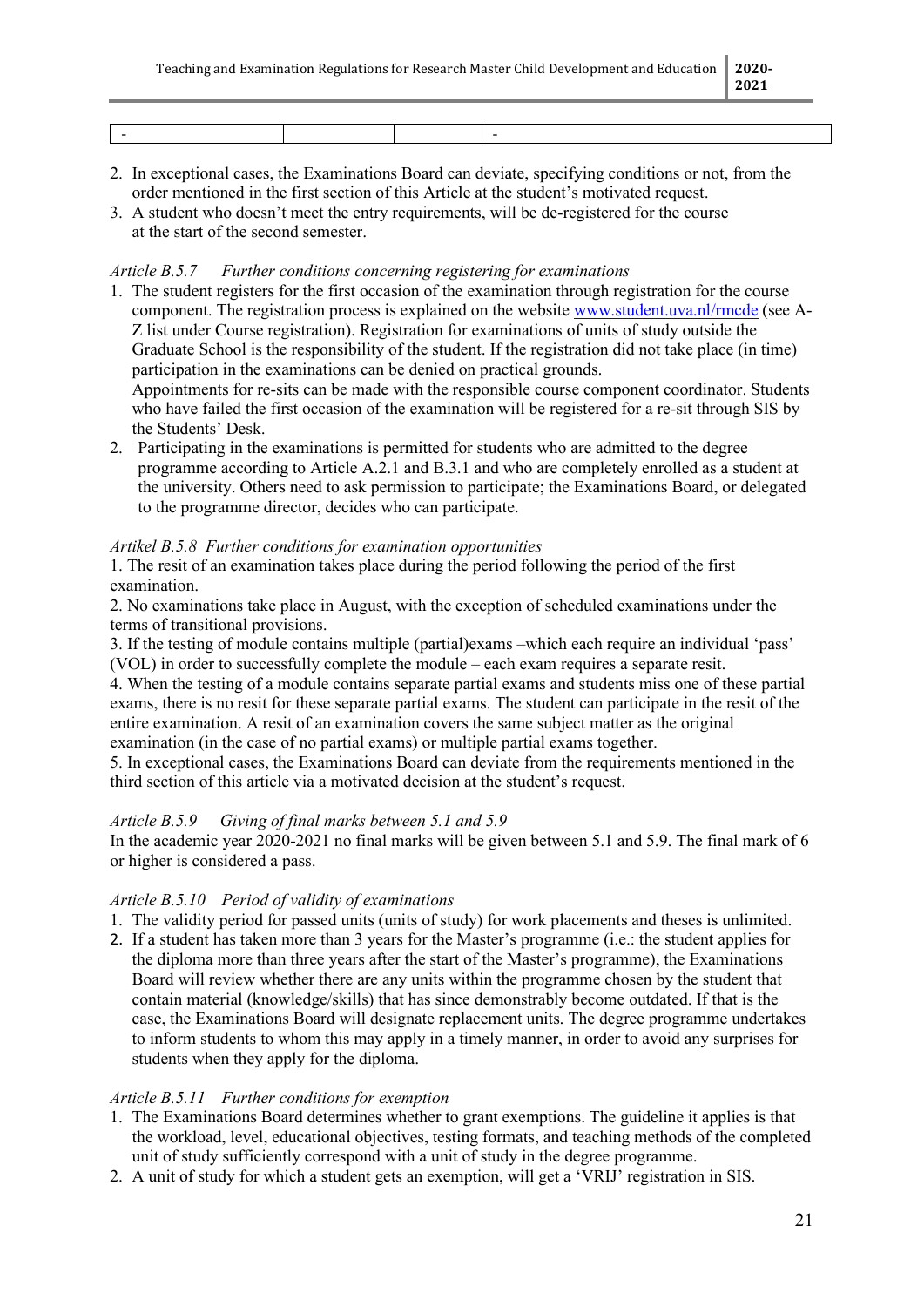# *Article B.5.12 Degree*

Students who have successfully completed their Master's final examination are awarded a Master of Science degree. The degree awarded is stated on the diploma. If it is a joint degree, this will also be stated on the diploma.

Students who have successfully completed the clinical route of the research master (see Article B.4.1) are awarded two diploma's: a research master diploma and a diploma 'Pedagogische wetenschappen'.

# *Article B.5.13 Further conditions for degree certificate*

- 1. When a student has passed more units of study than mentioned in Article B4.1, the student can request the Examinations Board to have these units of study added to the degree certificate supplement.
- 2. To qualify for the degree in this article, the student has obtained at least eighteen colloquium credits. Colloquium credits can be obtained by attending colloquia: academic gatherings with scientific presentations (such as graduation presentations, inaugural lectures, doctorate conferrals, lectures, or conferences). One-hour colloquia entitle students to one colloquium credit, two-hour colloquia to two colloquium credits and colloquia that last three or more hours entitle students to three colloquium credits.

At least fourteen colloquium credits must be obtained by attending the monthly Graduate School Colloquia organized by GSCDE. If for any reason it is not possible for the student to obtain at least fourteen colloquium credits by attending the monthly Graduate School Colloquia, the student can ask the research master's programme manager for an exception. The research master's programme manager will decide whether colloquium credits are to be awarded for external colloquia. The student will be required to submit a description of the meeting and proof of participation after the event.

Students who have followed the clinical route of the research are exempted from obtaining colloquium credits for the master programme 'Pedagogische wetenschappen'. That is, students only have the obtain the eighteen colloquium credits that are required for the research master programme.

# **6. Teaching evaluation**

# *Article 6.1 Teaching evaluation*

The degree programme is responsible for evaluating the quality of its education. The Faculty makes course evaluation reports available to this end. Additional forms of evaluation may be carried out at the programme's own discretion. The Programme Committee is entitled to receive all teaching evaluations and is expected to discuss them. The Programme Committee can also collect information about teaching quality by other means.

# **Chapter 7 – Amendments and effective date**

# *Article B.7.1 Amendments and periodic review*

- 1. Any amendment to the Teaching and Examination Regulations will be adopted by the dean after taking advice from the relevant Board of Studies. A copy of the advice will be sent to the authorised representative advisory body.
- 2. An amendment to Section B of the Teaching and Examination Regulations requires the approval of the FMG Works Council if it concerns components not related to the subjects of Section 7.13, paragraph 2 sub a to g, as well as paragraph 4 of the WHW. Components related to the subject of Section 7.13, paragraph 2, sub v must be submitted to the FMG Works Council for advice.
- 3. An amendment to the Teaching and Examination Regulations can only pertain to an academic year that is already in progress if this does not demonstrably damage the interests of students.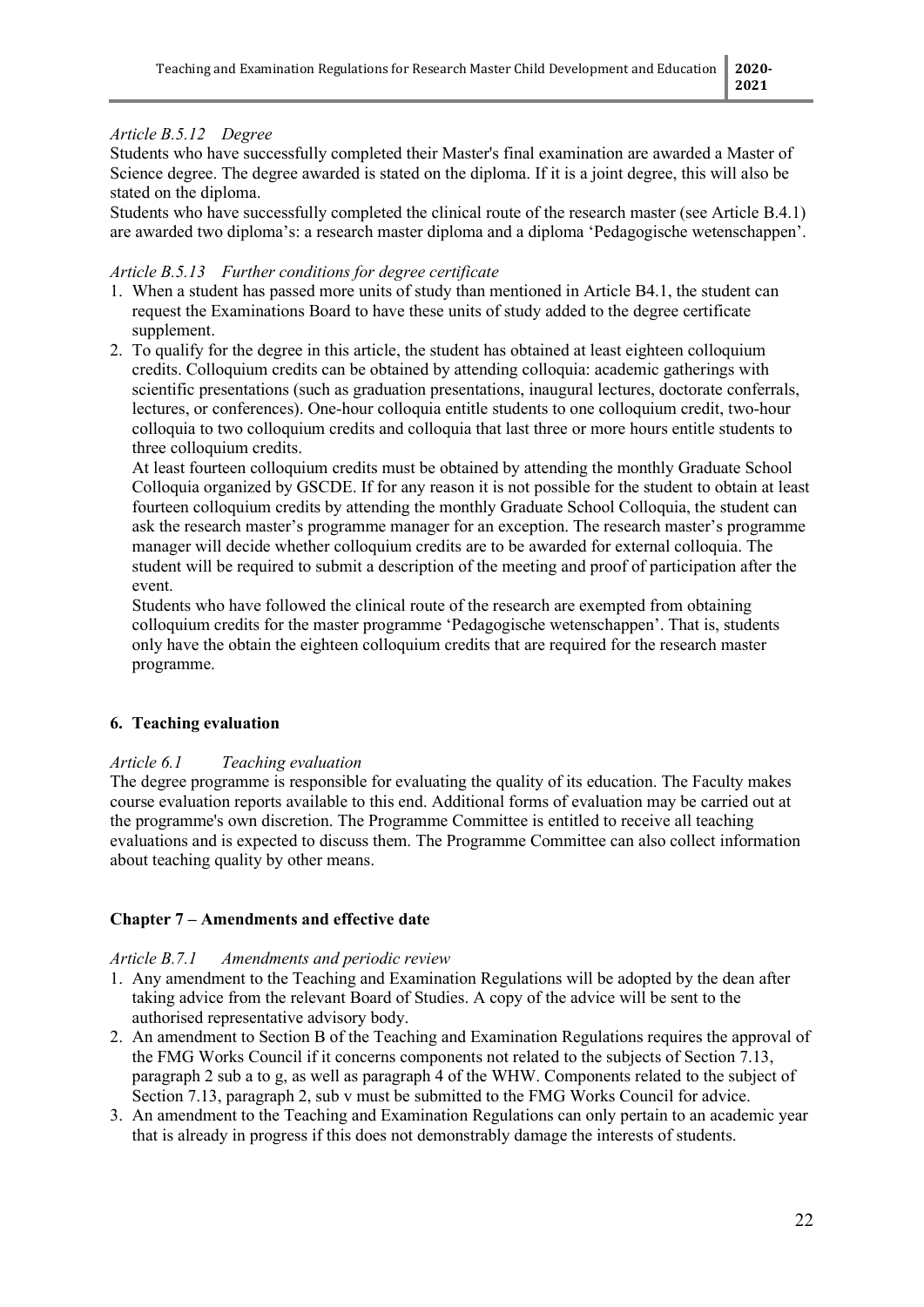# *Article B.7.2 Transitional provisions*

These Regulations replace all earlier versions. Notwithstanding the current Teaching and Examination Regulations, the following transitional provision applies for students who started the programme under a previous set of Teaching and Examination Regulations:

- Colloquium credits: for students who were registered in 2015/2016 programme the provision on colloquium credits that was determined in 2015/2016 applies. This means that students who started with the research master programme in 2015-2016 have to obtain at least twelve colloquium credits (with one colloquium credit awarded for a one hour session), of which at least six colloquium credits should be obtained by attending the monthly Graduate School Colloquia.
- Clinical route: for students who were registered in 2019/2020, the previous curriculum of the clinical route applies (see 'Teaching and Examination Regulations 2019-2020').

# *Article B.7.3 Publication*

- 1. The dean will ensure the appropriate publication of these Regulations and any amendments to them.
- 2. The Teaching and Examination Regulations will be posted on the faculty website and deemed to be included in the course catalogue.

# *Article B.7.4 Effective date*

Section B of these Regulations enters into force with effect from September 1, 2020.

Thus drawn up by the dean of the Faculty of Social and Behavioural Sciences on May 28, 2020.

Approval and advice of the FMG Works Council, Programme Committee, dated March 2, 2020 Faculty Student Council, dated May 28, 2020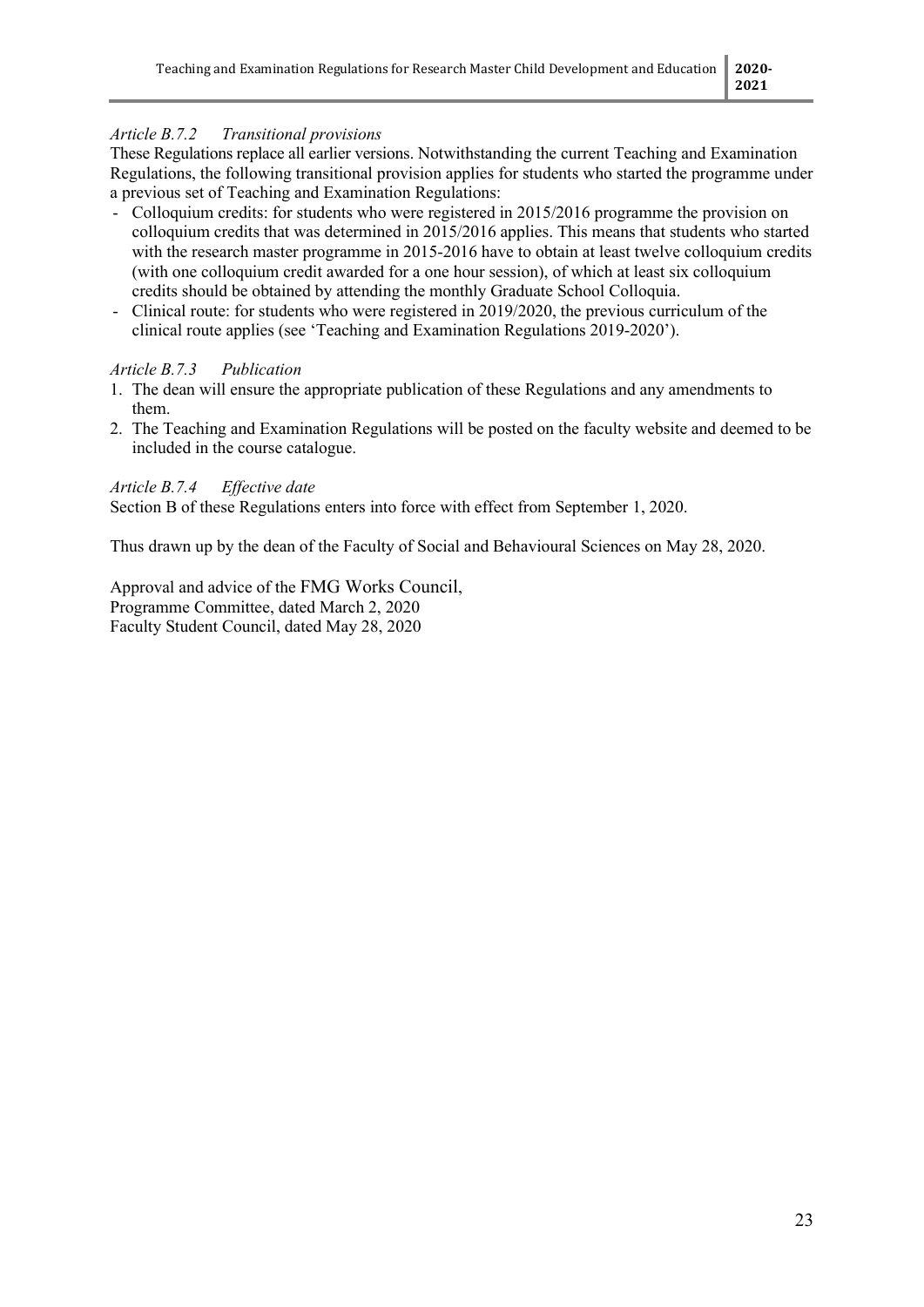# *Addendum to*

# *TEACHING AND EXAMINATION REGULATIONS Bachelor's and Master's degree programmes Department of Child Development and Education Faculty of Social and Behavioural Sciences*

*Academic year 2020-2021*

*Addendum OER 2020-2021 FMG n.a.v. COVID-19 maatregelen*

De onderstaande addenda op de huidige OER zijn opgesteld teneinde de vorm waarin het onderwijs gegeven wordt dan wel de wijze waarop de toetsing/tentaminering te kunnen aanpassen als de situatie daartoe noopt.

Er wordt onderscheid gemaakt tussen wijzigingen die direct voortvloeien uit de spoedwet (wetswijziging van de WHW), hierop is geen medezeggenschap van toepassing, en wijzigingen naar aanleiding van de servicedocumenten van het ministerie van OCW en de overleggen van het CCT, CBO en UCO.[2](#page-24-0) Onder de vet gedrukte wijzigingen is aangegeven waar de medezeggenschapsrechten liggen t.a.v. de wijzigingen.

*The following addenda to the current TERs have been drawn up in order to be able to adjust the form in which the education is given or the way in which the test/* e*xamination is carried out if the situation so requires.* 

*A distinction is made between amendments directly resulting from the Emergency Act (legislative amendment of the Dutch Higher Education and Research Act), to which no participation is applicable, and amendments resulting from the service documents of the Ministry of Education, Culture and Science and the consultations of the CCT, CBO and UCO[3](#page-24-1) . Below the changes in bold it is indicated where the participation rights lie with respect to the changes.*

<span id="page-24-0"></span><sup>1</sup> Tweede Verzamelspoedwet COVID-19, waarmee de Tweede Kamer op 2 juli 2020 ingestemd heeft.<br><sup>3</sup> Second Comprehensive COVID-19 Emergency Act, approved by the House of Representatives on July 2, 2020.

<span id="page-24-1"></span>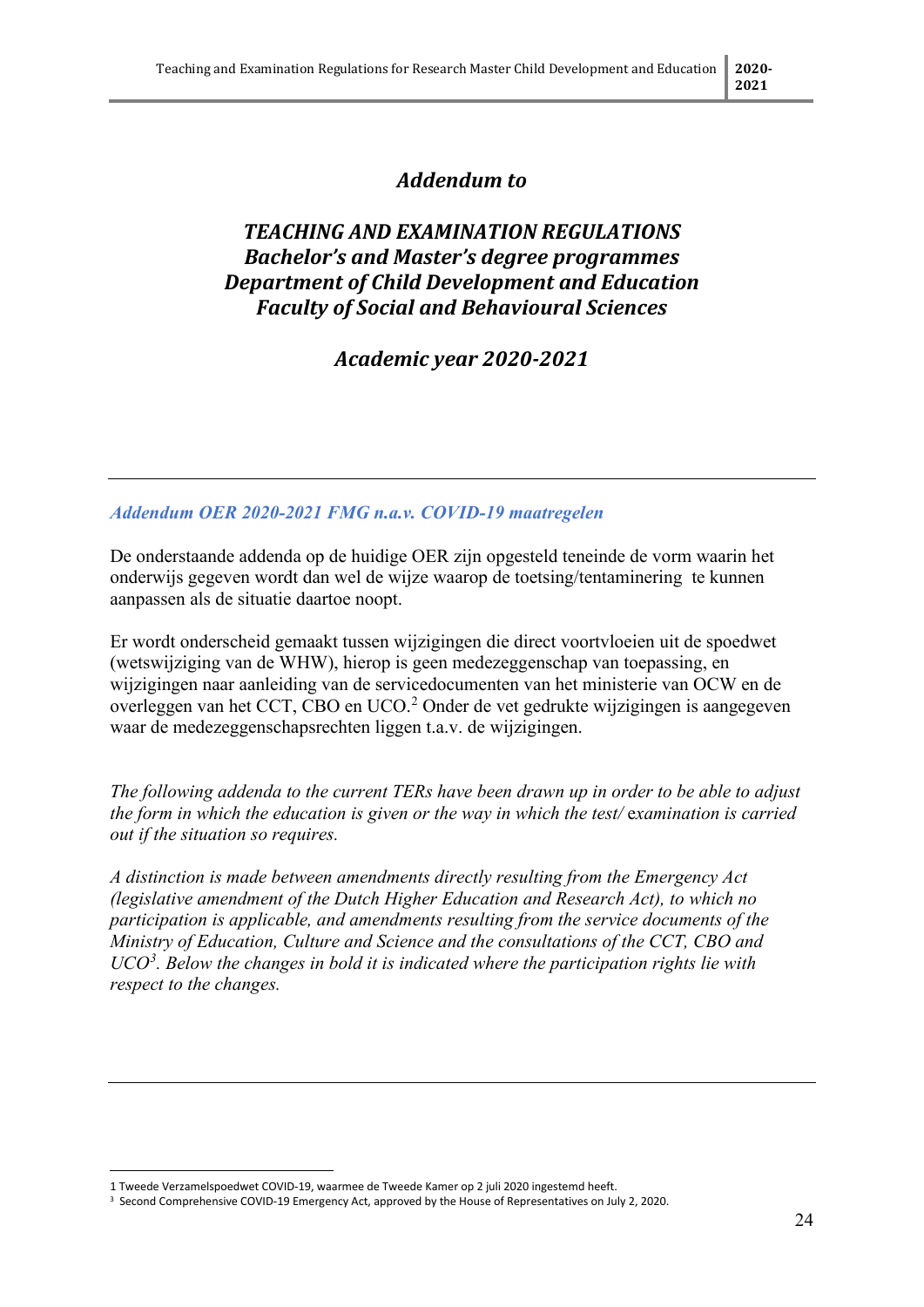# *1. Amendments regulated by emergency law, for information purposes, no participation rights*

TER Master (addenda in bold) Part A

# *Article A.2.1 Previous education*

1. In order to qualify for enrolment in a Master's degree programme, a Bachelor's degree obtained in academic higher education (WO) is required. The requirements that the Bachelor's degree must meet are specified in article B.3.1.

2. In the event that a candidate does not have a Bachelor's degree as referred to in paragraph 1, the Admissions Board of the degree programme will assess suitability for admission to the programme on the basis of the requirements stipulated in article B.3.1.

3. In order to qualify for enrolment in a Master's degree programme for teaching in preuniversity education, the individual concerned must have been awarded the Master's degree in the relevant subject area, pursuant to Section 7.10a of the WHW.

**4. Notwithstanding the provisions of Sub-Paragraph 1 and without prejudice to the provisions of Article 3.1(1-5) of Section B, Bachelor's students can be admitted to a Master's degree programme at their own request if:** 

**a. they are only 15 credits or fewer short of completing their Bachelor's degrees, and; b. it seems very likely that they will complete their Bachelor's degrees in the 2020-2021 academic year, and** 

**c. they would fall behind in their studies to a disproportionate degree due to the COVID-19 measures, and can be prevented from falling behind even more by being admitted to a Master's degree.**

**5. If a Bachelor's student as referred to in Sub-Paragraph 4 fails to complete the Bachelor's degree programme in the 2020-2021 academic year, the student shall not be eligible to sit examinations, complete the final assignment and attend the classes that are part of the units of study that make up the Master's degree programme.**

**6. Students must be awarded a Bachelor's degree by 1 September 2021 in order to be able to be awarded a Master's degree. If a student fails to meet this condition, the student will not be allowed to continue the Master's degree programme, nor complete it. 7. For additional requirements, refer to Part B of the TER.**

TER Master (addenda in bold) Part B

*Article B.3.2 pre-Master's programme*

*< structure of the article differs per programme>*

**4. Without prejudice to the provisions of Sub-Paragraph 1, a student who is 15 credits or fewer short of completing the Bachelor's degree programme may also request admission to a pre-Master's programme, on condition that the lack of the credits is the result of the COVID-19 measures.**